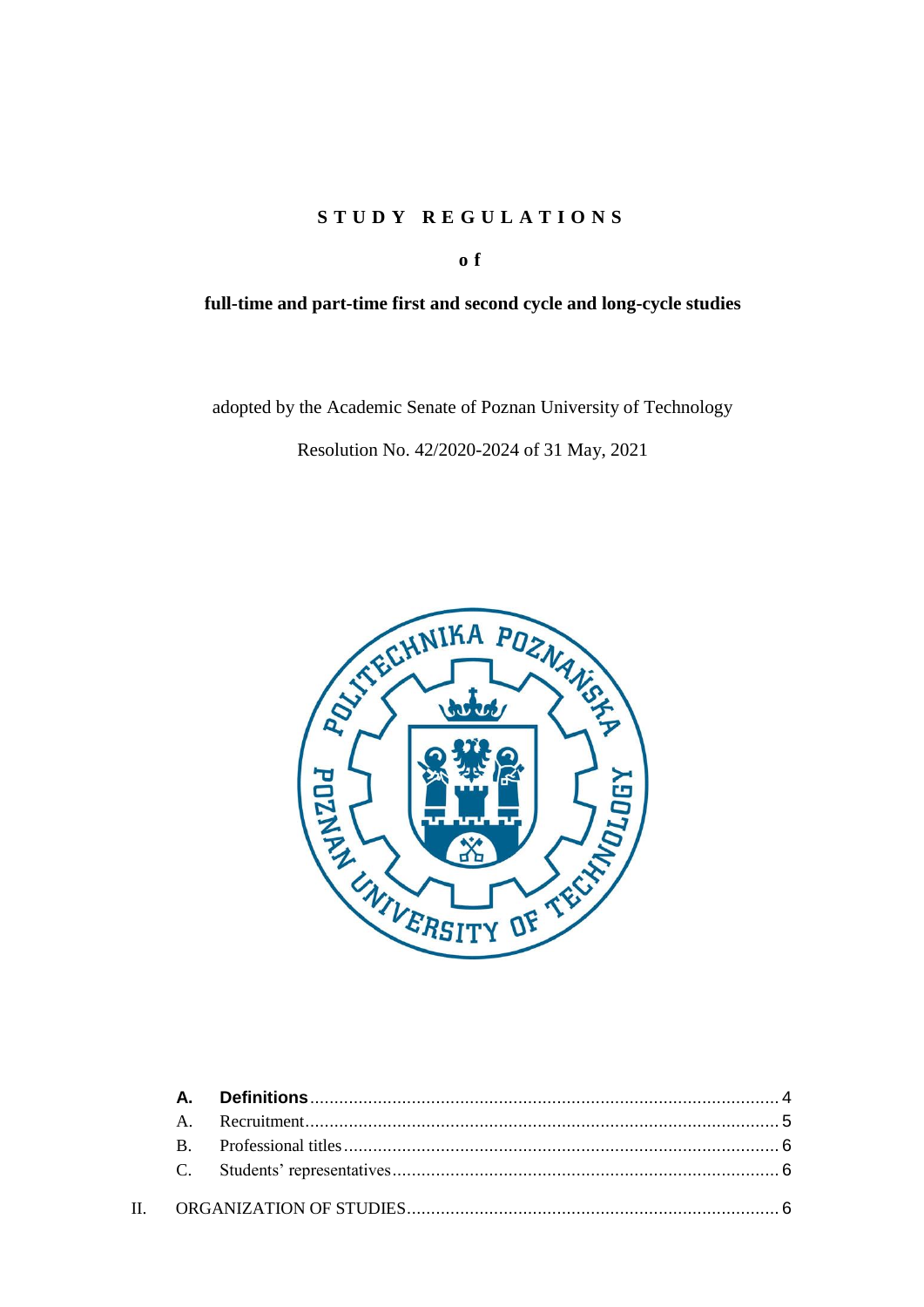|    | A.              |                                                                                                                                                                                                                                                                                        |  |
|----|-----------------|----------------------------------------------------------------------------------------------------------------------------------------------------------------------------------------------------------------------------------------------------------------------------------------|--|
|    | <b>B.</b>       |                                                                                                                                                                                                                                                                                        |  |
|    | $C$ .           |                                                                                                                                                                                                                                                                                        |  |
|    |                 |                                                                                                                                                                                                                                                                                        |  |
|    |                 | 1. The list of fees for educational services and the rules for charging them shall be established by the                                                                                                                                                                               |  |
|    |                 |                                                                                                                                                                                                                                                                                        |  |
|    | III.            |                                                                                                                                                                                                                                                                                        |  |
|    | A.              |                                                                                                                                                                                                                                                                                        |  |
|    |                 | 1) develop his/her scientific interests using the infrastructure of the University, as well as the                                                                                                                                                                                     |  |
|    |                 | 2) be a member of academic clubs and participate in scientific research, development and<br>implementation works according to the rules adopted at the Academy;  8                                                                                                                     |  |
|    |                 | 3) associate with organizations according to the rules specified in the Act; 8                                                                                                                                                                                                         |  |
|    |                 | 4) develop his/her cultural, tourist and sport interests, make use of the Academy's facilities and<br>resources, and receive assistance from academic staff and the Academy authorities pursuant<br>to the rules governing the conduct of such activities by relevant organizations  8 |  |
|    |                 | 5) transfer and receive credit for classes passed together with ECTS credits  8                                                                                                                                                                                                        |  |
|    |                 |                                                                                                                                                                                                                                                                                        |  |
|    |                 | 7) leaves of absence from classes and leaves of absence from classes with the possibility to verify                                                                                                                                                                                    |  |
|    |                 |                                                                                                                                                                                                                                                                                        |  |
|    |                 |                                                                                                                                                                                                                                                                                        |  |
|    |                 | 10) review his or her graded written work within 14 days of making the result available. 8                                                                                                                                                                                             |  |
|    |                 | 11) take a board examination with the participation of an observer appointed by the student 8                                                                                                                                                                                          |  |
|    |                 | 12) be allowed to repeat certain classes due to unsatisfactory results 8                                                                                                                                                                                                               |  |
|    |                 |                                                                                                                                                                                                                                                                                        |  |
|    |                 | 14) receive benefits according to the rules laid down in separate regulations 8                                                                                                                                                                                                        |  |
|    |                 | 15) follow an individual course of study in accordance with the rules laid down by the dean 8                                                                                                                                                                                          |  |
|    |                 | 16) participate in lectures conducted at the University, and - upon the consent of the tutor and the                                                                                                                                                                                   |  |
|    |                 | 17) participate actively in the assessment procedure of the learning process  8                                                                                                                                                                                                        |  |
|    |                 |                                                                                                                                                                                                                                                                                        |  |
|    |                 | 19) participate in training on the rights and duties of a student; the training shall be conducted by<br>the University Students' Self-government in cooperation with the Students' Parliament of the                                                                                  |  |
|    | <b>B.</b>       |                                                                                                                                                                                                                                                                                        |  |
|    | $\mathcal{C}$ . |                                                                                                                                                                                                                                                                                        |  |
|    | D.              |                                                                                                                                                                                                                                                                                        |  |
|    | E.              |                                                                                                                                                                                                                                                                                        |  |
|    | Α.              |                                                                                                                                                                                                                                                                                        |  |
|    | В.              |                                                                                                                                                                                                                                                                                        |  |
| Ш. |                 |                                                                                                                                                                                                                                                                                        |  |
|    | А.              |                                                                                                                                                                                                                                                                                        |  |
|    | <b>B.</b>       |                                                                                                                                                                                                                                                                                        |  |
|    | $C$ .           |                                                                                                                                                                                                                                                                                        |  |
|    | D.              |                                                                                                                                                                                                                                                                                        |  |
|    | E.              |                                                                                                                                                                                                                                                                                        |  |
|    | F.              |                                                                                                                                                                                                                                                                                        |  |
|    | G.              |                                                                                                                                                                                                                                                                                        |  |
|    | H.              |                                                                                                                                                                                                                                                                                        |  |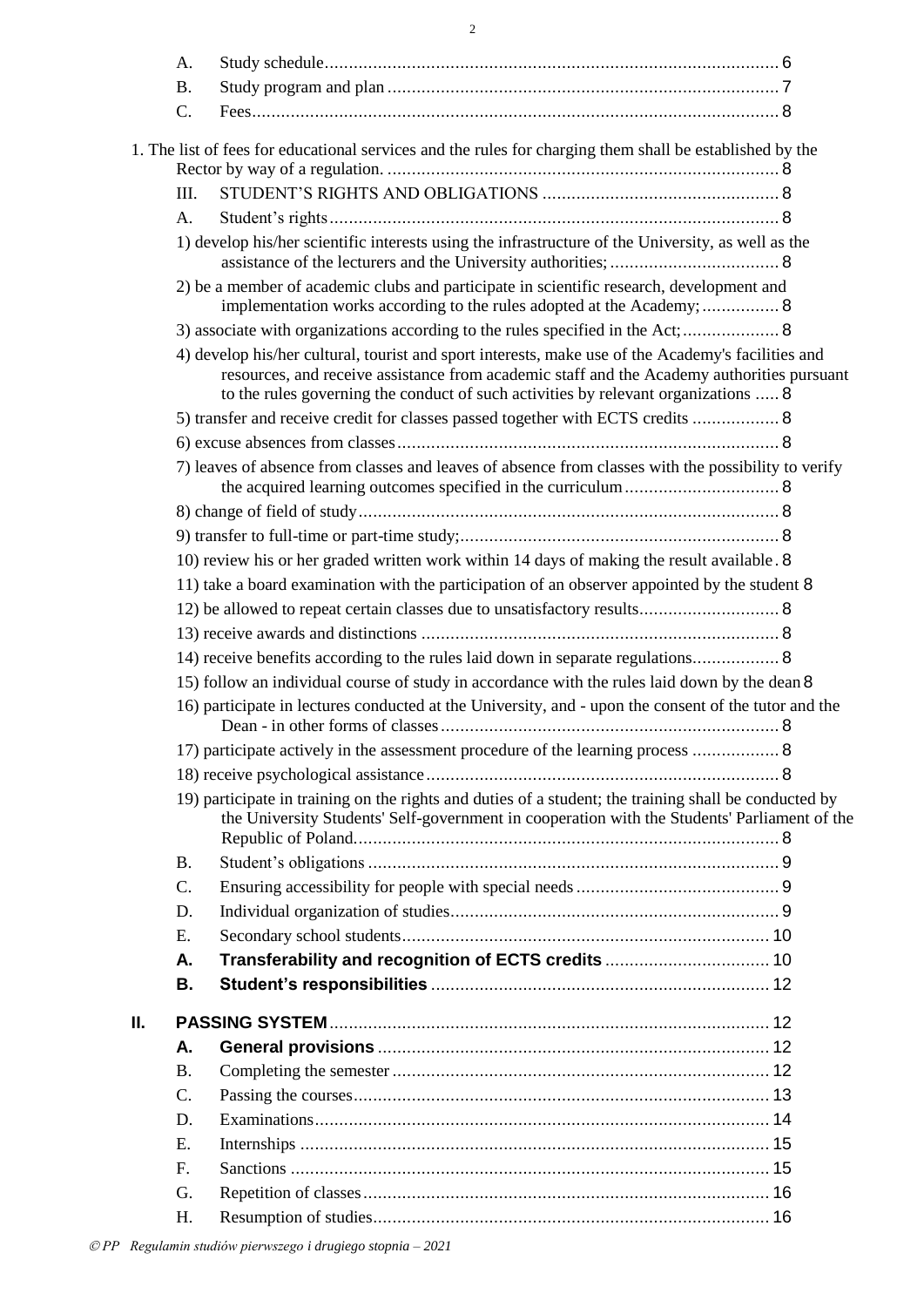| Ш.          |           |  |  |
|-------------|-----------|--|--|
| IV.         |           |  |  |
|             | А.        |  |  |
|             | <b>B.</b> |  |  |
|             | C.        |  |  |
|             | D.        |  |  |
| $V_{\cdot}$ |           |  |  |
|             | А.        |  |  |
|             | <b>B.</b> |  |  |
|             | C.        |  |  |
|             | D.        |  |  |
| VI.         |           |  |  |
| VII.        |           |  |  |
|             |           |  |  |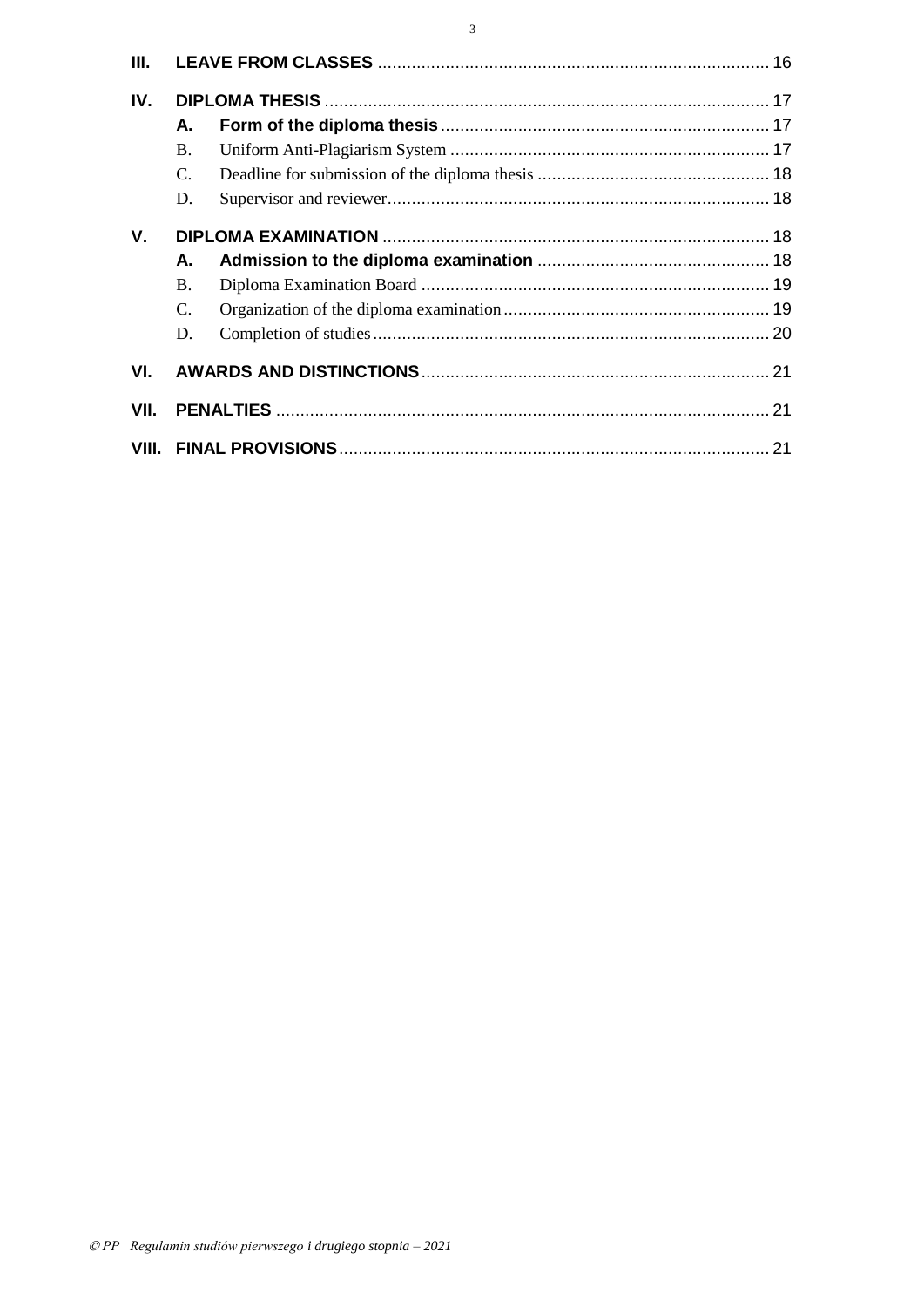## **GENERAL PROVISIONS**

4

§ 1

- 1. The Regulations of full-time and part-time first- cycle, second-cycle and long- cycle studies, hereinafter referred to as Regulations, apply to:
	- all students,
	- academic staff and
	- other persons teaching at Poznan University of Technology.
- 2. The Regulations use the terms defined in the Act on Higher Education of 20 July 2018, the *Law on Higher Education and Science* (Journal of Laws of 2021, item 478, as amended) and in the Statute of Poznan University of Technology.

### **A. Definitions**

§ 2

<span id="page-3-0"></span>The terms used in the Regulations shall mean:

- 1) BON Office for People with Disabilities ;
- 2) Dean's Office students administration and management office
- 3) learning outcomes knowledge, skills and social competences gained in the process of education in the system of study;
- 4) form of study full-time study or part-time study;
- 5) form of classes the method of conducting classes and acquiring learning outcomes, i.e. lectures, classes, laboratory, and project classes, and internships;
- 6) IOS (individual organization of studies) a personalized mode of courses organization granted to the student in justified cases, including the possibility of modifying the methods and forms of education while maintaining the learning outcomes adopted for a given field of study;
- 7) Course description card a document describing the classes conducted in accordance with the study program, including the number of hours and ECTS points, the list of persons responsible for the course, the course objective, the description of the learning outcomes concerned, as well as the methods for their verification and the assessment criteria, and also the curriculum contents, teaching methods, literature and workload balance;
- 8) field of study area of education assigned to one or several scientific disciplines, implemented at the University in the manner specified by the study program;
- 9) study plan a part of the study program in which classes or groups of classes, their hourly dimension, forms and number of ECTS points, broken down into individual semesters, are specified;
- 10) confirmation of learning outcomes a formal process of verifying one's learning outcomes acquired in the process of learning outside the system of studies;
- 11) level of education first-cycle program or second-cycle program;
- 12) study profile general academic profile (more than half of the ECTS points are assigned to classes related to the scientific activity of the university) or practical profile (more than half of the ECTS credits are allocated to practical skills);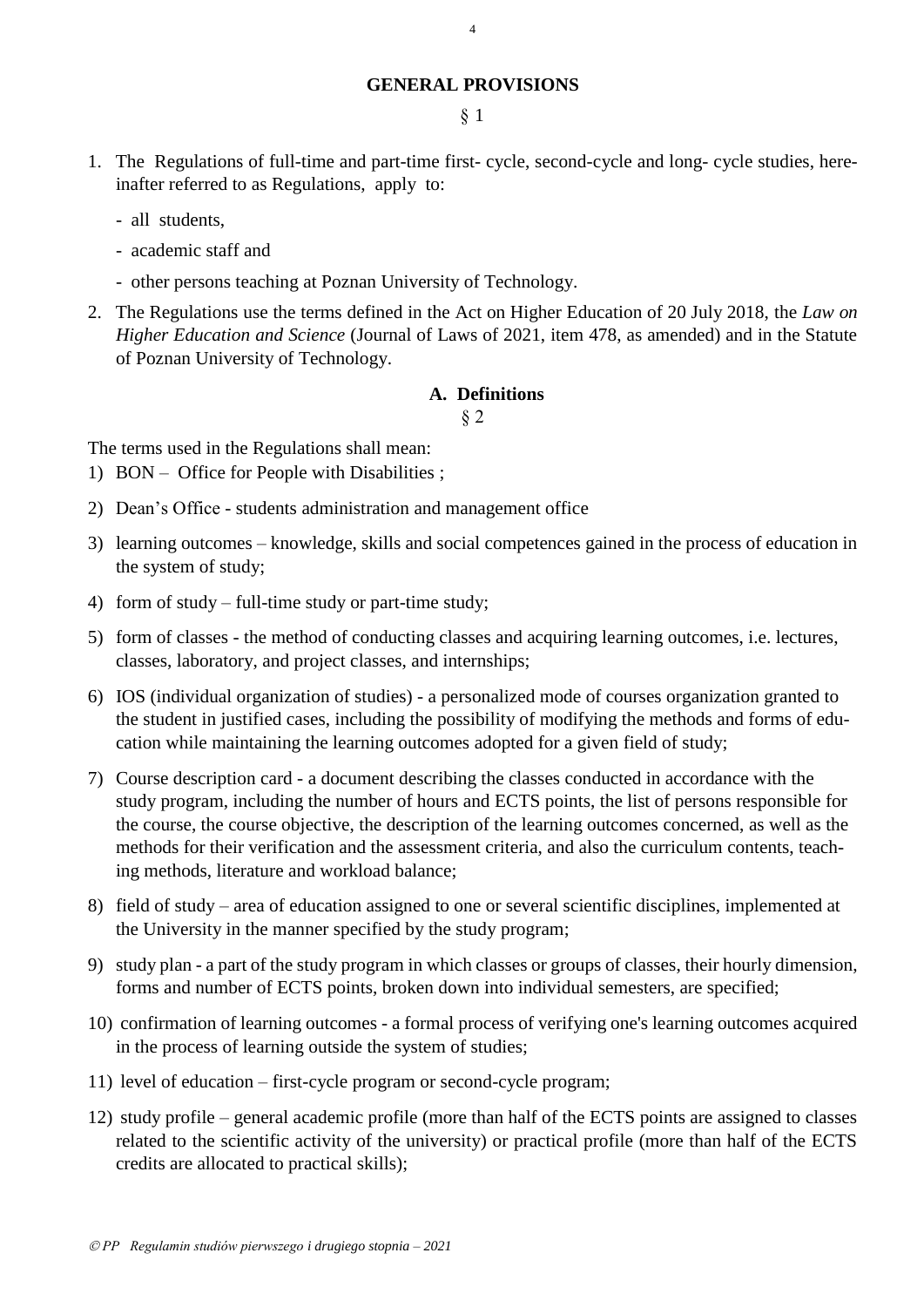- 13) study program a description of coherent learning outcomes specified by the University and a description of the learning process leading to achieving these effects along with ECTS credits assigned to individual classes;
- 14) ECTS points (European Credit Transfer and Accumulation System) points defined in the European system of accumulation and transfer of credit points being a measure of the average student workload necessary to obtain the assumed learning outcomes;
- 15) first- cycle studies a form of learning which ends with obtaining a full qualification at level 6 of the Polish Qualifications Framework;
- 16) second-cycle studies a form of learning which results in obtaining a full qualification at level 7 of the Polish Qualifications Framework;
- 17) full-time studies a form of higher education in which at least half of the ECTS credits covered by the study program are obtained as part of classes with the direct participation of academic teachers or other persons conducting classes and students;
- 18) part-time studies a form of higher education in which less than half of the ECTS credits covered by the study program can be obtained with the direct participation of academic teachers or other persons conducting classes and students;
- 19) the University Poznan University of Technology;
- 20) the Act Act of 20 July 2018 Law on Higher Education and Science;
- 21) faculty the basic organizational unit of the University, whose task is to conduct research and teaching activities as well as to train scientific staff in at least one discipline;
- 22) classes or groups of classes a subject or block of subjects, field classes or internships;
- <span id="page-4-0"></span>23) ZCO (ISC - Integrated Service Center) - a place of administrative support for students.

#### **A. Recruitment**

§ 3

1. The terms, procedure, as well as the start and end dates of recruitment for studies and the manner of conducting it at the University shall be determined by the Senate.

2. The Senate defines the rules for admitting laureates and finalists of central level olympics and may determine the rules for admission of laureates of international and national competitions.

3. A person holding a secondary school-leaving certificate or other document specified in art. 69 item 2 of the Act, may be admitted to first-cycle studies..

4. A person holding a diploma of study completion may be admitted to second-cycle studies.

5. The organization of the confirmation of learning outcomes acquired in the process of learning outside the system of studies to persons applying for admission to a degree program shall be determined by the Senate.

- 1. A person admitted to studies starts studies and acquires the rights of a student upon taking the oath.
- 2. The University issues the ID card to a student.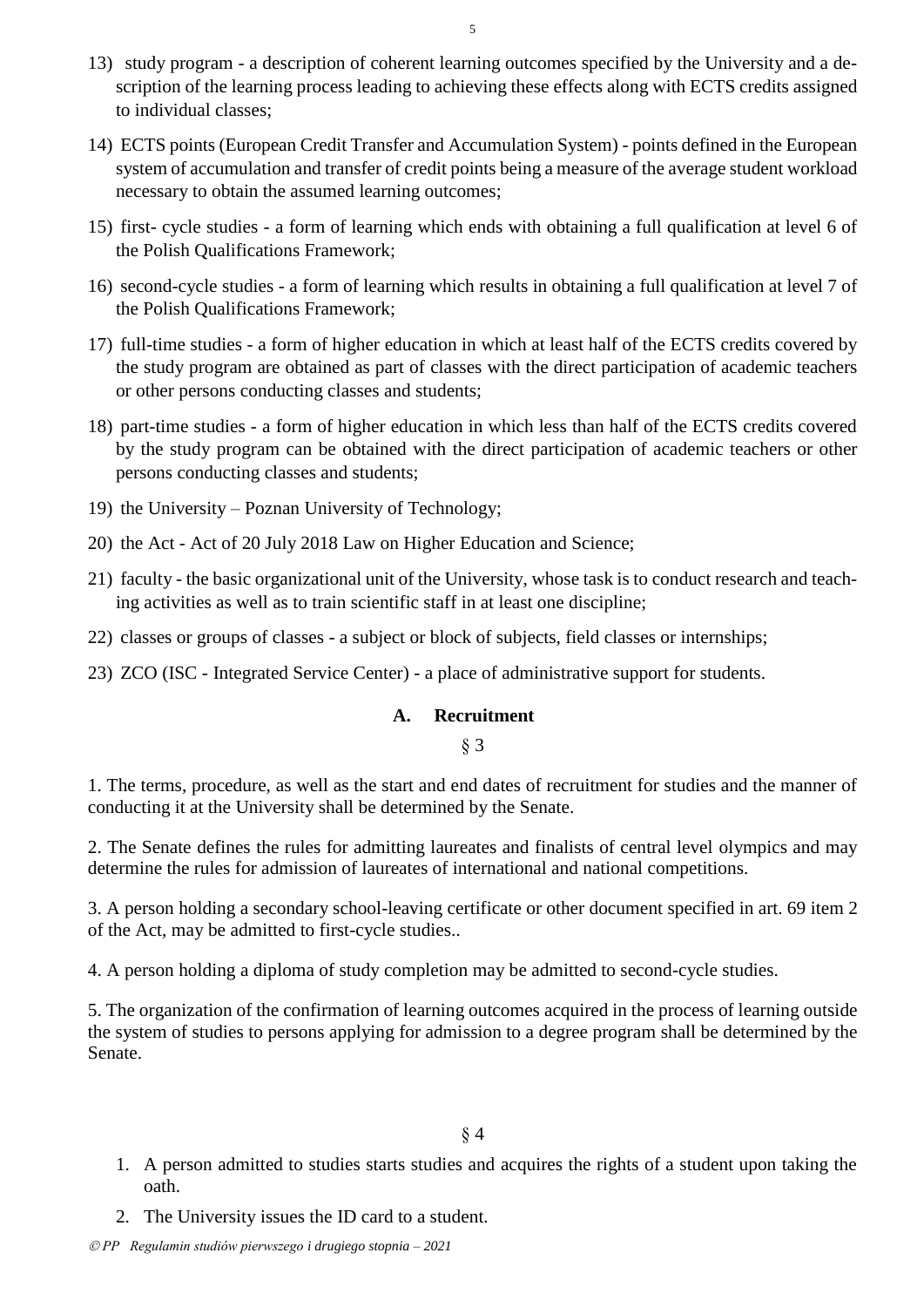- 3. Student achievements are recorded in the University's IT system.
- 4. The student is obliged to follow the Regulations and the oath, the text of which is included in the Annex to the Regulations.
- <span id="page-5-0"></span>5. The University and the student will consider documents bearing an advanced electronic signature verified by a certificate issued by the University to be valid.

#### **B. Professional titles**

§ 5

- 1. Having submitted the diploma examination with a positive result, the student receives a diploma of higher education of first- or second-cycle studies.
- 2. Issuing the diplomas of study completion, the University confers the following professional titles:
- 3. licencjat,
- 4. inżynier,
- 5. inżynier architekt
- 6. magister,
- 7. magister inżynier,
- <span id="page-5-1"></span>8. magister inżynier architekt.

## **C. Students' representatives**

#### § 6

- 1. The only representative of all students of the University is Students' Self-Government.
- <span id="page-5-2"></span>2. Student organizations at the University, as well as associations operating at the University associating only students or students and academic teachers, within the scope of their statutory activities are authorized to act before the University authorities or bodies of Student Self-government in matters concerning students.

#### **II. ORGANIZATION OF STUDIES**

§ 7

- 1. Studies are conducted in a specific field, level and profile.
- 2. Studies are conducted in full-time or part-time form.
- <span id="page-5-3"></span>3. In studies in a given field, part of the learning outcomes covered by the study program may be obtained as part of classes conducted using distance learning methods and techniques using infrastructure and software ensuring synchronous and asynchronous interaction between students and persons conducting classes if the specificity of education allows.

#### **A. Study schedule**

- 1. The academic year lasts from October 1 to September 30 and is divided into 2 semesters.
- 2. The Rector determines and publicizes the detailed organization of an academic year, minimum 2 months before its commencement.
- 3. The dean informs students of the schedule for the semester not later than 3 days before the beginning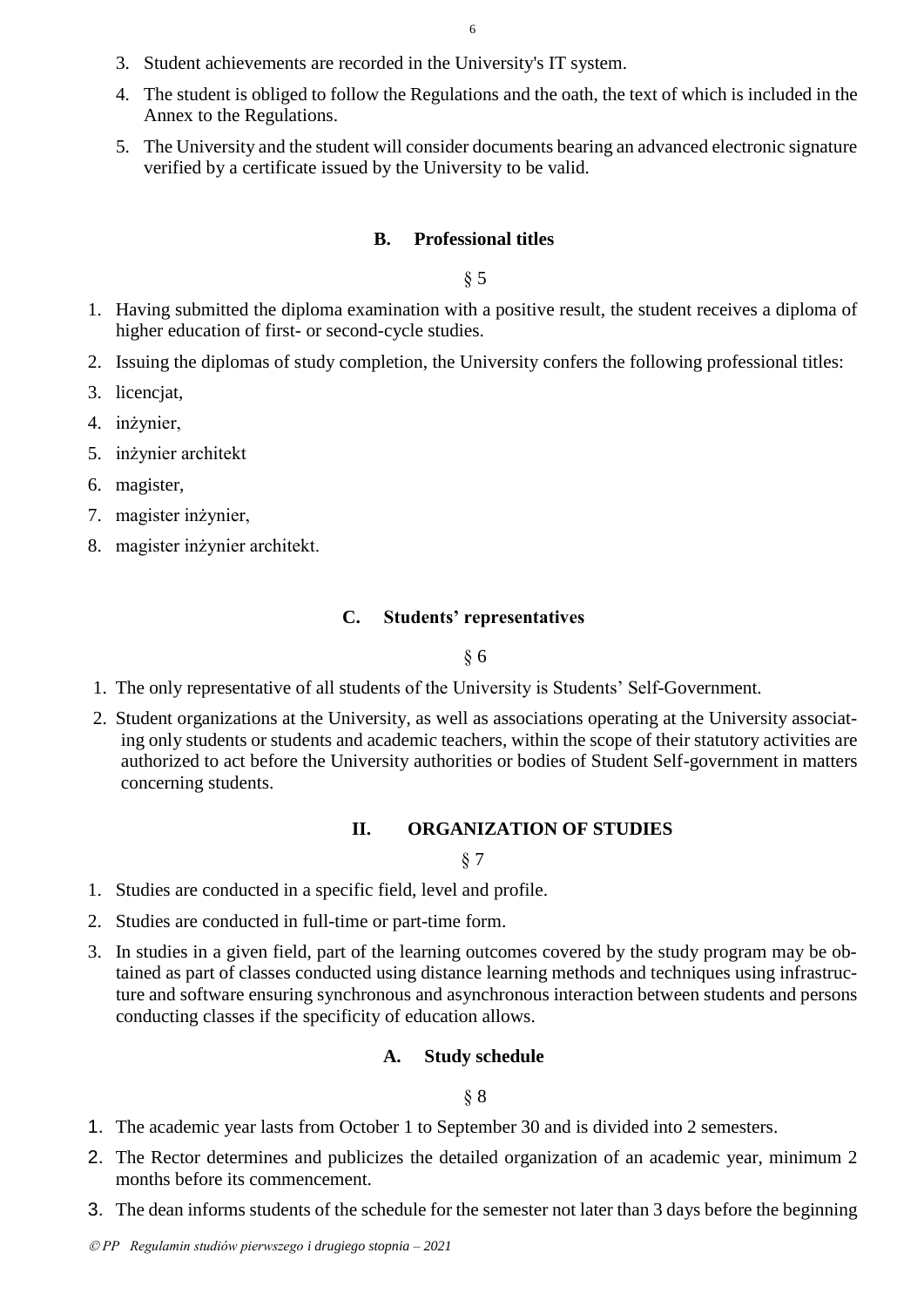of the semester.

- 4. Classes organized in the last diploma semester of study may be completed in a shorter time, with the dean's consent.
- 5. Classes at full-time studies take place from Monday to Friday, and at part-time studies on Saturdays and Sundays, except on public holidays or, after agreeing with students, also on Fridays.
- 6. Studies conducted with the use of methods and techniques of distance learning are not related to the dates of the detailed organization of the academic year, referred to in clause 2. These courses are accountable on a semester basis
- 7. The Rector may establish holidays during the academic year, and cancel part of the classes. The dean, in consultation with the rector, may establish hours free of classes for faculty students during the academic year.

## **B. Study program and plan**

§ 9

- <span id="page-6-0"></span>1. Studies are carried out according to the study program, which is a description of the learning process leading to learning outcomes and specifies in particular:
	- 1) classes or groups of classes with the assignment of assumed learning outcomes and the number of ECTS points to each class,
	- 2) study plan defining the didactic forms of classes and their division into semesters,
	- 3) ways to verify the assumed learning outcomes achieved by the student.
- 2. Classes and tests of obtained learning outcomes, as well as diploma exams can be conducted in a foreign language. Also diploma theses may also be prepared and tests of obtained learning outcomes may be conducted in a foreign language during university admissions.
- 3. The study program, including the study plan, descriptions of classes containing, inter alia: the purpose of education, description of content and learning outcomes, forms and conditions for passing individual classes and internships, and description of acquired qualifications, are made known to students by being placed on faculty website.
- 4. At the student's request, the student may be given the dean's consent to study and pass some classes at other faculties and in other colleges.
- 5. At the request of the head of the organizational unit in which an academic teacher is employed, the dean shall appoint persons responsible for individual classes. The person responsible for a course shall coordinate and agree on the scope of all forms and principles of monitoring the progress of learning - uniform within the course for all students, and shall also develop and update the ECTS card for the course, which he or she shall upload into the computer system at least one week before the beginning of the academic year.
- 6. During the first class the teacher presents to the students the following:

1) the course syllabus for each form together with a list of literature;

2) the required form of participation in classes, the method of ongoing verification of the assumed learning outcomes, the form of credits and examinations, the dates and places of student consultations, and other requirements;

3) the method of communicating the results of examinations and final course tests.

7. The teacher shall be required to enter and approve grades in the University's computer system within the time limits specified by the Rector's order.

8. Participation in classes, laboratories, and projects is mandatory and monitored by the teacher.

9. The teacher shall determine the manner and deadline for making up any arrears resulting from a student's excused absence from classes.

10. A student's absence, including an excused absence, for more than one-third of a form of instruction may be grounds for failing that form of instruction. Failure to perform tasks specified in the laboratory regulations makes it impossible to pass the course.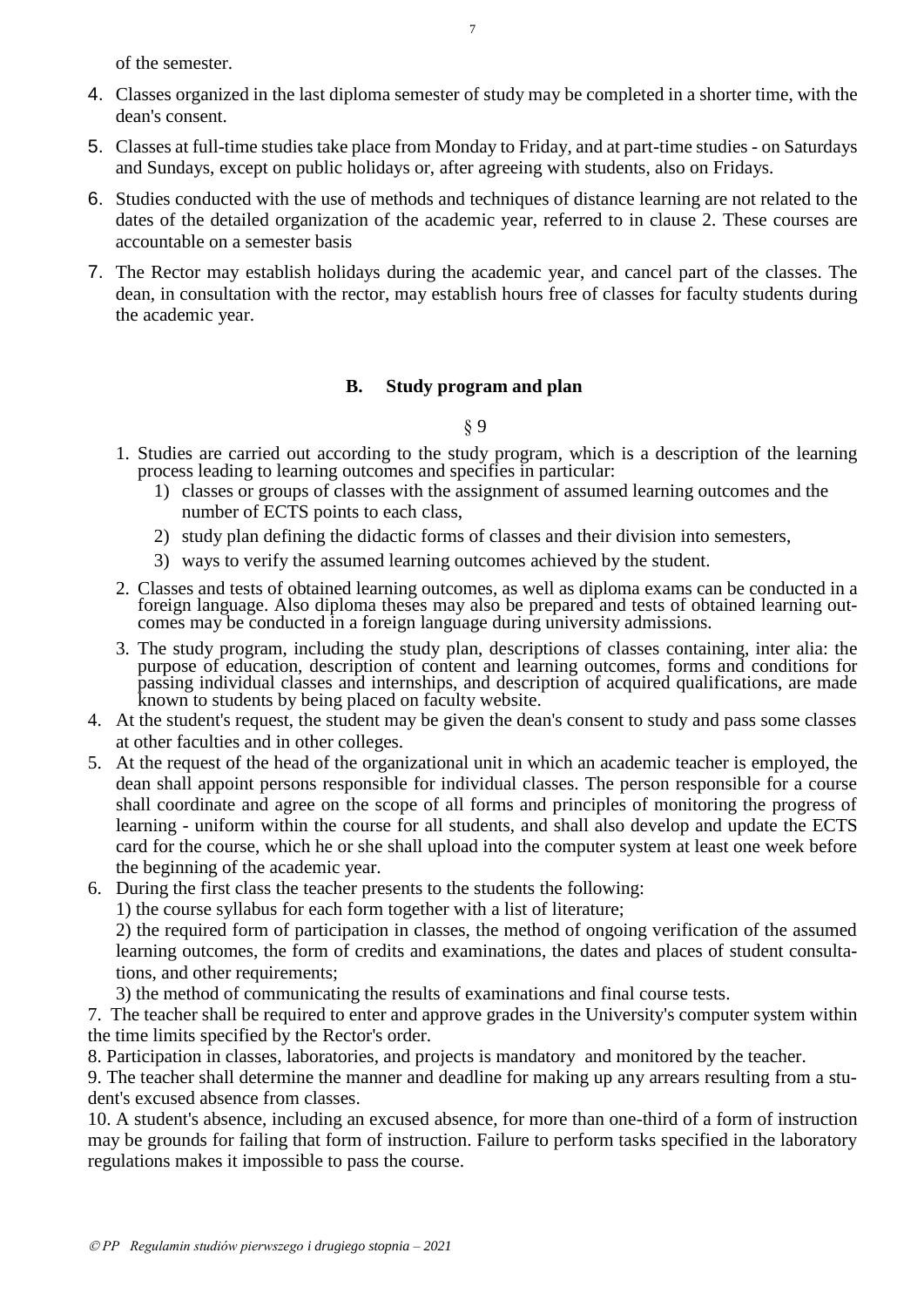### **C. Fees**

§ 10

<span id="page-7-2"></span><span id="page-7-1"></span><span id="page-7-0"></span>1. The list of fees for educational services and the rules for charging them shall be established by the Rector by way of a regulation.

# **III. STUDENT'S RIGHTS AND OBLIGATIONS**

## **A. Student's rights**

§ 11

<span id="page-7-3"></span>1. A student has the right to:

<span id="page-7-4"></span>1) develop his/her scientific interests using the infrastructure of the University, as well as the assistance of the lecturers and the University authorities;

<span id="page-7-5"></span>2) be a member of academic clubs and participate in scientific research, development and implementation works according to the rules adopted at the Academy;

<span id="page-7-6"></span>3) associate with organizations according to the rules specified in the Act;

<span id="page-7-7"></span>4) develop his/her cultural, tourist and sport interests, make use of the Academy's facilities and resources, and receive assistance from academic staff and the Academy authorities pursuant to the rules governing the conduct of such activities by relevant organizations

<span id="page-7-8"></span>5) transfer and receive credit for classes passed together with ECTS credits

<span id="page-7-9"></span>6) excuse absences from classes

<span id="page-7-10"></span>7) leaves of absence from classes and leaves of absence from classes with the possibility to verify the acquired learning outcomes specified in the curriculum

<span id="page-7-11"></span>8) change of field of study

<span id="page-7-12"></span>9) transfer to full-time or part-time study;

<span id="page-7-13"></span>10) review his or her graded written work within 14 days of making the result available

<span id="page-7-14"></span>11) take a board examination with the participation of an observer appointed by the student

<span id="page-7-15"></span>12) be allowed to repeat certain classes due to unsatisfactory results

<span id="page-7-16"></span>13) receive awards and distinctions

<span id="page-7-17"></span>14) receive benefits according to the rules laid down in separate regulations

<span id="page-7-18"></span>15) follow an individual course of study in accordance with the rules laid down by the dean

<span id="page-7-19"></span>16) participate in lectures conducted at the University, and - upon the consent of the tutor and the Dean - in other forms of classes

<span id="page-7-20"></span>17) participate actively in the assessment procedure of the learning process

<span id="page-7-21"></span>18) receive psychological assistance

<span id="page-7-22"></span>19) participate in training on the rights and duties of a student; the training shall be conducted by the University Students' Self-government in cooperation with the Students' Parliament of the Republic of Poland.

8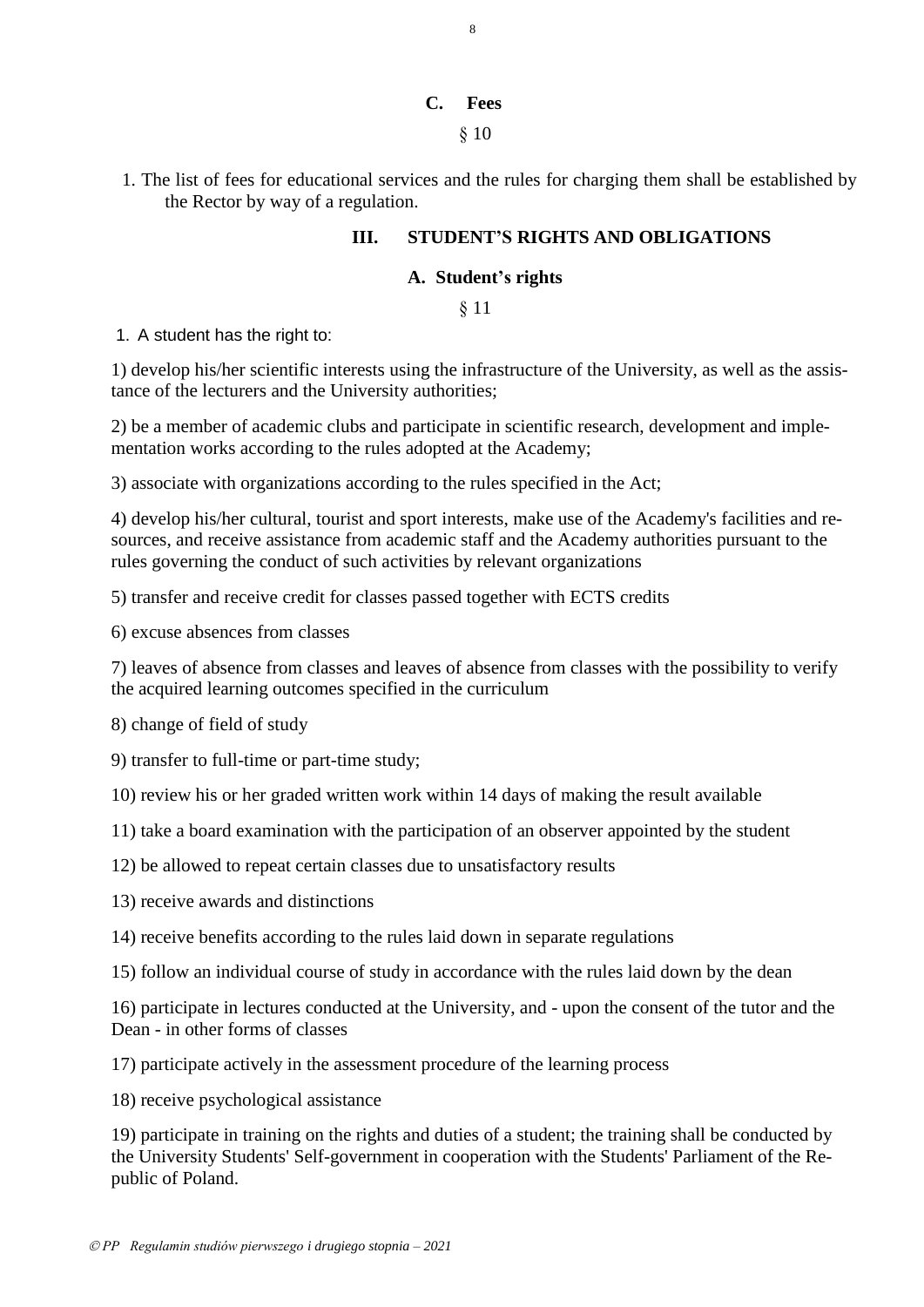### **B. Student's obligations**

<span id="page-8-0"></span>A student is obliged to:

1) act in accordance with the oath taken;

2) sign a declaration that he/she is familiar with the rules of fees and undertakes to abide by them;

3) attend all obligatory classes prescribed in the study plan, and meet other requirements stipulated in the study plan and the Rules and Regulations in a timely manner

4) acquaint himself/herself with the regulations of occupational safety and health in force in laboratories where classes provided for in the study program are held

5) ensure the resources necessary for full participation in classes, according to the assumptions adopted in the course description sheets

6) justify absences from classes to the instructor immediately after the reason for the absence no longer exists

7) immediately notify the dean's office or ZCO of a change in his/her personal data

8) submit a statement of resignation to the dean's office if they decide not to continue their course of study;

<span id="page-8-1"></span>9) check the completeness of the credits earned in the electronic system.

## **C. Ensuring accessibility for people with special needs**

§ 12

- 1. The Authorities of the University undertake actions, in accordance with the policy of accessibility, aimed at ensuring equal opportunities of realization of the learning process by students who are disabled persons, taking into account the degree and character of disability and the specificity of the field of study by adjusting the form of classes to their individual abilities.
- 2. Students who are disabled may apply for adaptation of the form, dates and duration of credits and examinations to meet their reasonable needs. The manner and extent of the adaptation in accordance with their individual abilities is determined by the course instructor in consultation with the dean and a BON representative.
- 3. In the case of difficulties in studying resulting from a disability, in order to equalize educational opportunities, a student with a disability may apply for individual support, including the assignment of an assistant who will provide assistance during classes, examinations and final course tests. He or she may also apply to study according to the provisions of §13.
- <span id="page-8-2"></span>4. A student who is a person with a disability may, during classes and examinations, use specialized equipment that enables him/her to participate fultionly in the educational process, after obtaining prior approval from the dean in consultation with a BON representative.

## **D. Individual organization of studies**

- 1. A student has the right to apply for a course of study in a particular field of study, level and profile according to IOS.
- 2. Students who are eligible to apply for IOS are: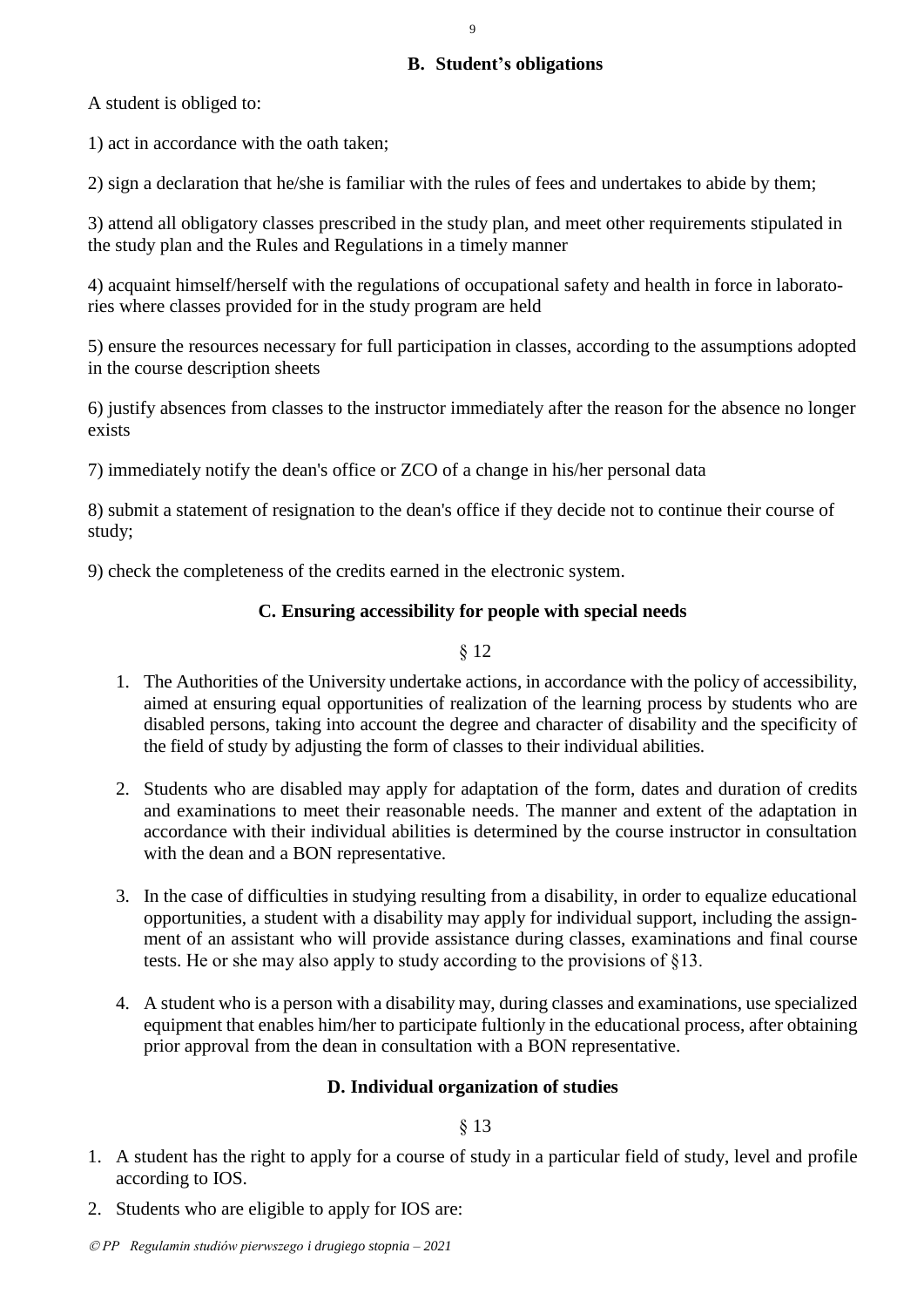1) particularly talented and outstanding in their studies;

2) in a difficult life situation, i.e. handicapped students, pregnant students, students who are parents, students whose health condition requires it;

3) who participate in sports competitions at the national or international level;

4) who have been assigned numerous tasks in connection with the University's activities;

5) who have been enrolled on the basis of  $\S$  3 section 5 and whose learning outcomes have been confirmed.

- 3. IOS may be for one semester, with the possibility of extension on the basis of a subsequent application.
- 4. In the case of full-time studies, a pregnant student or a student who is a parent may not be refused permission to study in a particular field of study, level and profile according to the IOS until the completion of the studies
- 5. IOS may consist in particular in:
	- 1) individual selection of methods and forms of education;

2) modification of the form and dates of credits and examinations, in consultation with the course tutor;

3) choosing a group in such a way as to enable the student to follow the current curriculum in accordance with the student's time capabilities.

- 6. In the case of students referred to in para. 2, item 1), it is permissible to broaden the curriculum content or use alternative forms of instruction through the involvement of the student in research, creating a direct master-student relationship. Taking such courses, however, may not lead to changes in the directional learning outcomes for a given course of study, level, or profile, nor may it extend the time limit for graduation.
- 7. A student should submit an application for an IOS to the dean of the faculty along with a justification immediately after the reason for granting the IOS occurs. The request should be properly documented.
- 8. Detailed rules of studying according to IOS are set by the Dean of the Faculty.
- <span id="page-9-0"></span>9. A student who has been approved for IOS is required to make arrangements with the instructors of each course as to how the course will be completed.

## **E. Secondary school students**

§ 14

- 1. Highly gifted secondary school students may participate in classes in the fields of study compatible with their talents, upon a written request, with the dean's consent, upon the recommendation of the school headmaster, and in the case of underage students, also with the consent of their parents or legal guardians.
- 2. Students referred to in section 1, admitted to the classes:
	- 1) may participate in the activities of a student scientific association;
	- 2) are obliged to comply with the rules in force at the University;
	- 3) pass classes on the principles set out in these Regulations.
- <span id="page-9-1"></span>3. In the case of admitting secondary school students referred to in section 1 for studies at the University, the person conducting the classes may release them from the obligation to participate and / or pass classes completed in accordance with section 2 point 3) if there were no changes in the learning outcomes achieved as part of their implementation.

# **A. Transferability and recognition of ECTS credits**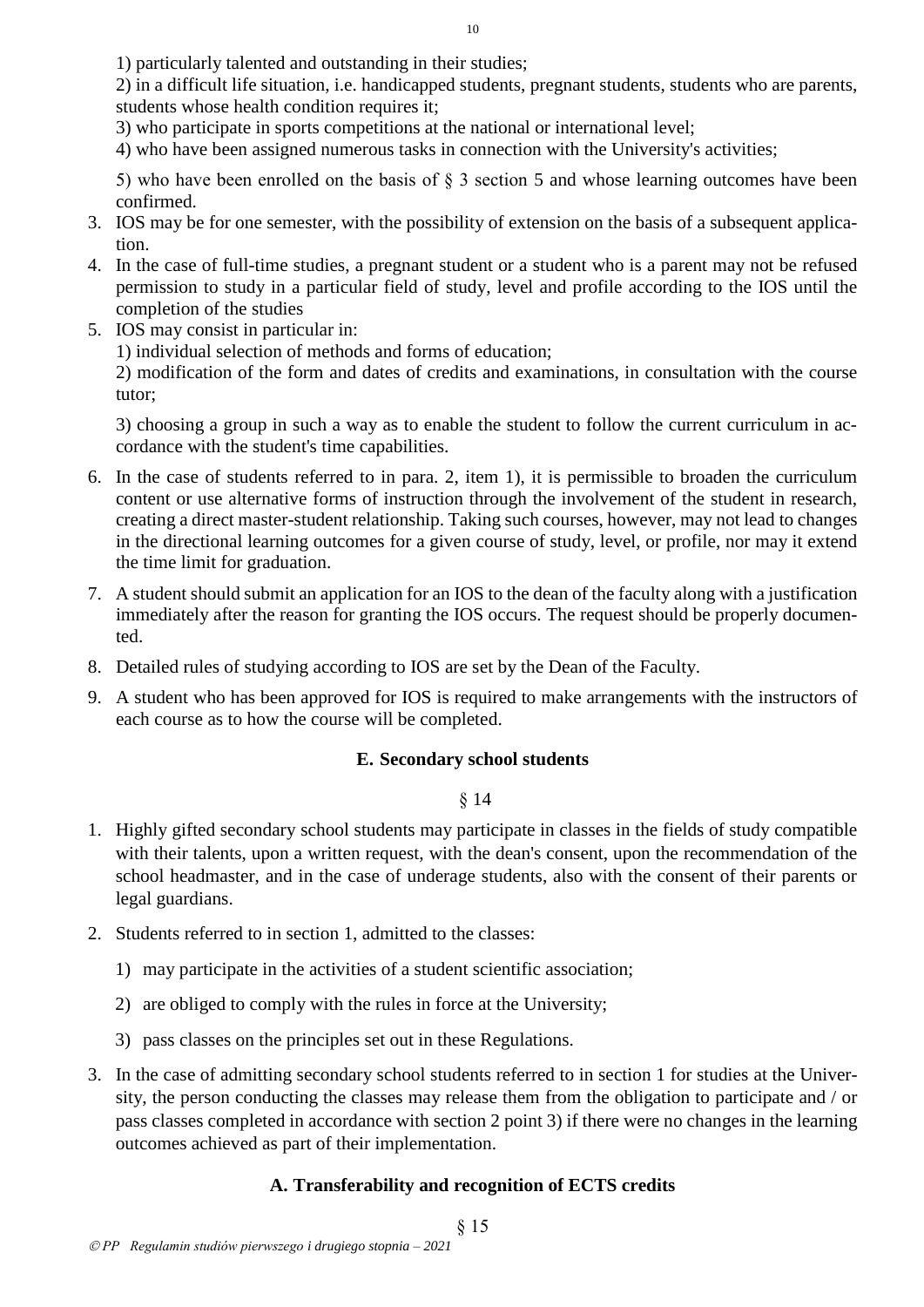- 1. The student may move to the University from another university, including a foreign one, and change the field, profile, and form of studies within the University.
- 2. Transfer to the University is possible not earlier than after completing one semester.
- 3. Changing the field of study and profile of studies at the University is possible not earlier than after completing the first semester in the case of first-cycle studies. The decision to change the field of study and profile is made by the dean, determining the semester to which the student may be transferred and the curriculum differences.
- 4. Admission to studies from a transfer from another university is based on entry on the student list. The entry is made on the basis of the rector's consent, after taking into account the opinion of the dean of the receiving faculty. In the case of a negative opinion of the dean, the refusal of admission to studies is made by the rector's decision.
- 5. A student may transfer from full-time studies to part-time studies. The decision to transfer is made by the dean, determining the semester to which the student may be transferred and the curriculum differences.
- 6. Part-time students may apply for transfer to full-time studies after completing at least two semesters in the case of first-cycle studies and at least one semester in the case of second-cycle studies. The decision to transfer is made by the dean, determining the semester to which the student may be transferred and the curriculum differences.
- 7. When transferring from another university, and transferring from full-time to part-time studies, the student may not continue his studies in a semester lower than the semester following the last credited semester.
- 8. A student transferring classes credited according to another study program receives the number of ECTS points that is attributed to the learning outcomes obtained for classes and internships at the host unit, in accordance with the study program that he will be implementing. The condition for recognizing the classes is the confirmation of the convergence of the learning outcomes.
- 9. The decision on recognition of classes is made, at the student's request, by the dean of the receiving faculty, after getting acquainted with the student's documentation of the course of study.
- 10. In the case of transferring and crediting ECTS points obtained for classes in another field, faculty, or another university, the following rules shall apply:
	- 1) ECTS points obtained at another university are recognized without re-checking the learning outcomes achieved, if the education took place in accordance with the agreement concluded between the universities;
	- 2) ECTS points may be recognized in place of points for classes included in the study program in the case of concurrence of learning outcomes;
	- 3) at the student's request, the decision to transfer and credit the points referred to in items 1) and 2) is taken by the dean;
	- 4) if the classes credited at another faculty or university are not assigned ECTS points, then the points are assigned by the dean of the receiving faculty in accordance with the principles set out in the Regulations and in accordance with the study program in force.
- 11. In the case when a student obtained the number of ECTS points outside the University, as a result of which the number of points required to pass the semester was exceeded, then:
- 1) this does not have to cause a correction of the number of points required in the further course of study;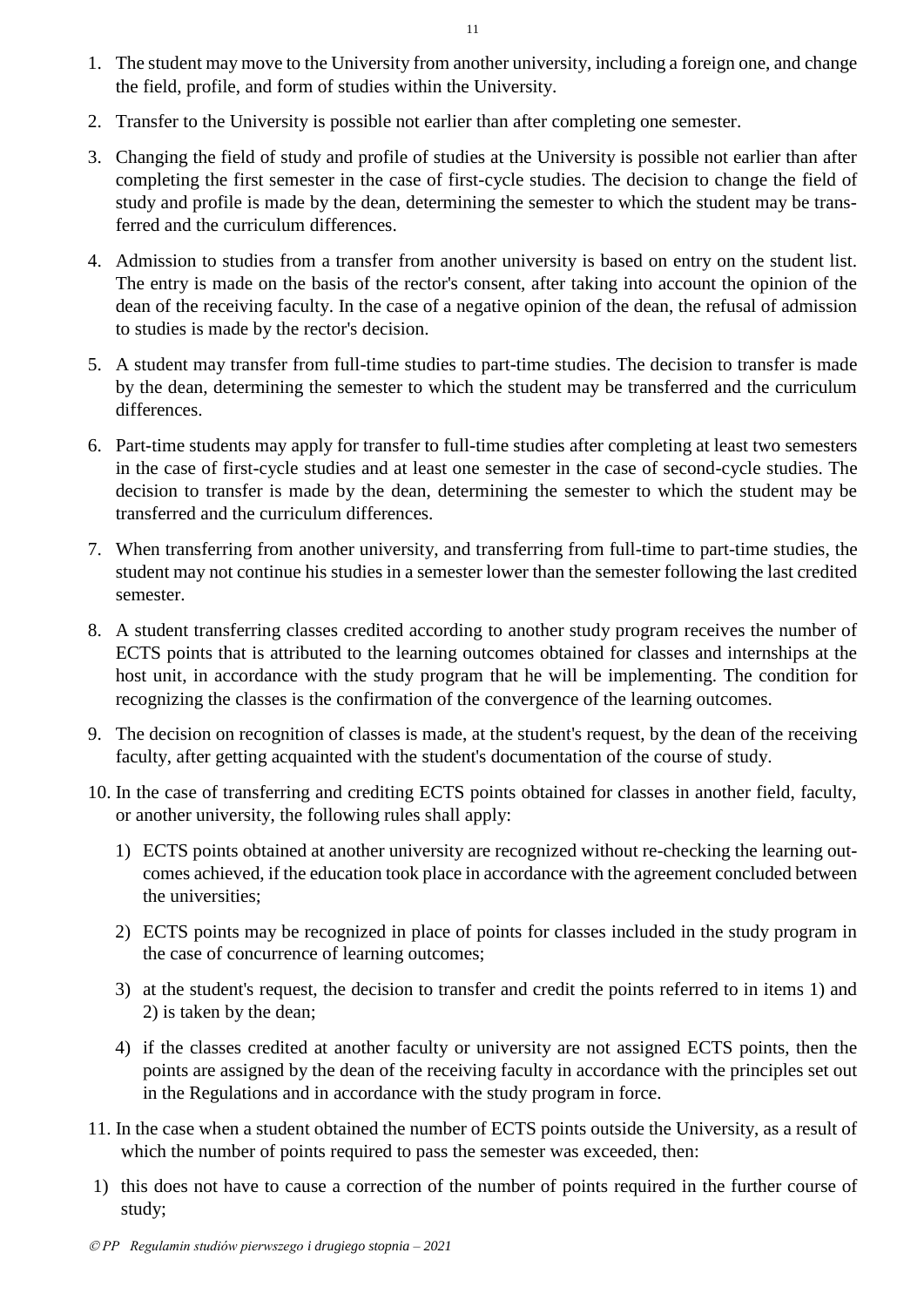<span id="page-11-0"></span>2) classes increasing the number of points are entered in the diploma supplement as additional student achievements.

## **B. Student's responsibilities**

### § 16

- 1. Loss of student rights before the statutory graduation occurs in the event of removal from the list of students.
- 2. A student who has lost his student rights should immediately settle all his obligations towards the University. The settlement of part of the commitments is confirmed by a clearance slip, the model of which is set by the rector.
- 3. The student is obliged to immediately notify the dean's office or ISC about the loss of student ID, stating the circumstances of its loss.
- 4. In the event of loss of student ID as a result of theft or another random event, the student shall obtain a duplicate.
- <span id="page-11-1"></span>5. A student has the right to have a student ID card until graduation, with the exception of first-cycle graduates who retain this right until October 31 of the year of graduation.

## **II. PASSING SYSTEM**

### **A. General provisions**

§ 17

- <span id="page-11-2"></span>1. To check the learning outcomes obtained and to credit periods of study the ECTS system is used.
- 2. The principles of the point system are as follows:
	- 1) credit points are assigned to all classes in the study program, with the exception of physical education and classes organized for information purposes, library training, Health and Safety, etc.;
	- 2) credit points are assigned to classes, not to individual forms of classes. The assignment of credit points for some classes is used only when the classes last longer than 1 semester;
	- 3) the number of credit points assigned to the classes is an integer,
	- 4) the number of credit points assigned to classes for each semester of study is specified in the study program and amounts to a minimum of 30 ECTS points. For part-time studies, the number is respectively lower, as long as these studies last longer than the corresponding full-time studies.
	- 5) in order to obtain a graduation diploma, the necessary condition is to obtain the number of ECTS points provided for in the study program and to pass the diploma examination with a positive result.

## **B. Completing the semester**

- <span id="page-11-3"></span>1. The semester is the accounting period in all fields of study.
- 2. The condition for passing the semester is obtaining at least a satisfactory grade from all forms of classes provided for in the study program and passing without grades: internships, physical education classes, and the required information classes.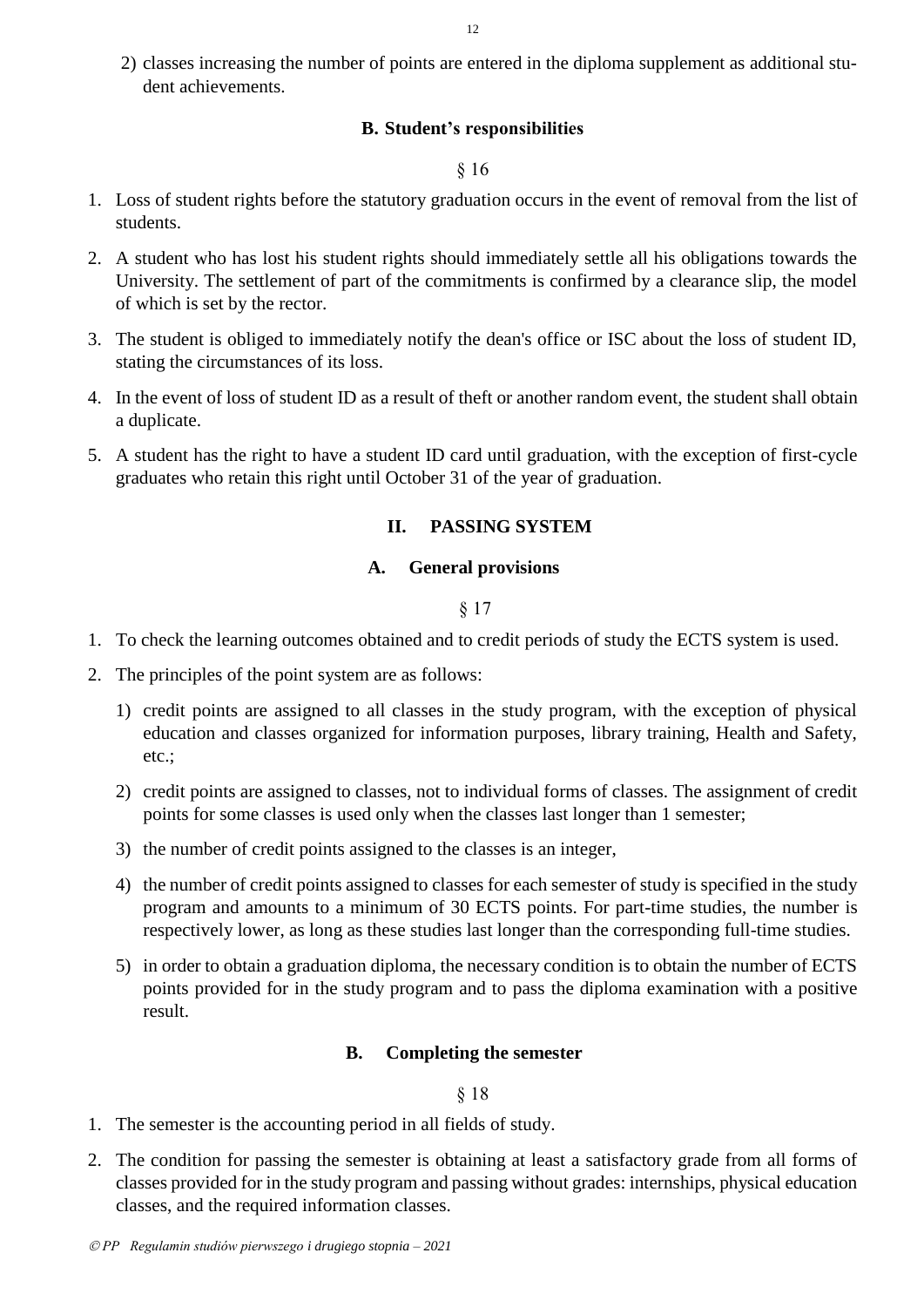- 3. A student who has not completed all the classes provided for in the study program of a given semester is conditionally enrolled in the next semester of study if the total number of ECTS points assigned to the failed classes does not exceed 14 ECTS points, and the delay in completing the credit is no longer than two semesters.
- 4. In particularly justified cases, a conditional permit to continue studies in the next year or semester may be granted by:
	- 1) the dean, if the total number of ECTS points assigned to failed classes does not exceed 14 ECTS points, and the delay in completing credit is longer than two semesters;
	- 2) the rector, without meeting the conditions referred to in section 3.

## **C. Passing the courses**

§ 19

<span id="page-12-0"></span>The University uses the following grading scheme:

| Descriptive grade | Letter symbol | Numerical grade |
|-------------------|---------------|-----------------|
| very good         |               | 5.0             |
| good plus         | В             | 4.5             |
| good              | $\subset$     |                 |
| satisfactory plus |               | 3.5             |
| satisfactory      | E             | 3.0             |
| unsatisfactory    | F             | 2.0             |

§ 20

- 1. The basis for passing all forms of classes that do not end with the exam are the positive results of ongoing verification of the degree of learning outcomes achieved. Verification in accordance with the rules established by the person responsible for the classes is carried out by the teacher who gives the grade by the end of the semester.
- 2. Credit is given by the teacher conducting the classes. In special cases, the crediting may be carried out by another academic teacher appointed by the dean.
- 3. A student who, as a result of current control of the degree of obtaining learning outcomes, received an unsatisfactory grade, is entitled to one resit pass until the end of the examination session.
- 4. The teacher shall provide students with a grade for checking the degree of learning outcomes not later than 7 days after the checking is done. The resit period starts not earlier than 3 days after the results are available.
- 5. The teacher is obliged to keep students' written assignments for at least 12 months.

- 1. A student participating in research and implementation work or research groups, at the request of the person supervising these works, may be exempted from participating in classes with which the work is thematically related, by the person responsible for the classes. The student can also get credit for the classes related to the work they are doing.
- 2. The person responsible for the classes may make credit for the classes dependent on passing a test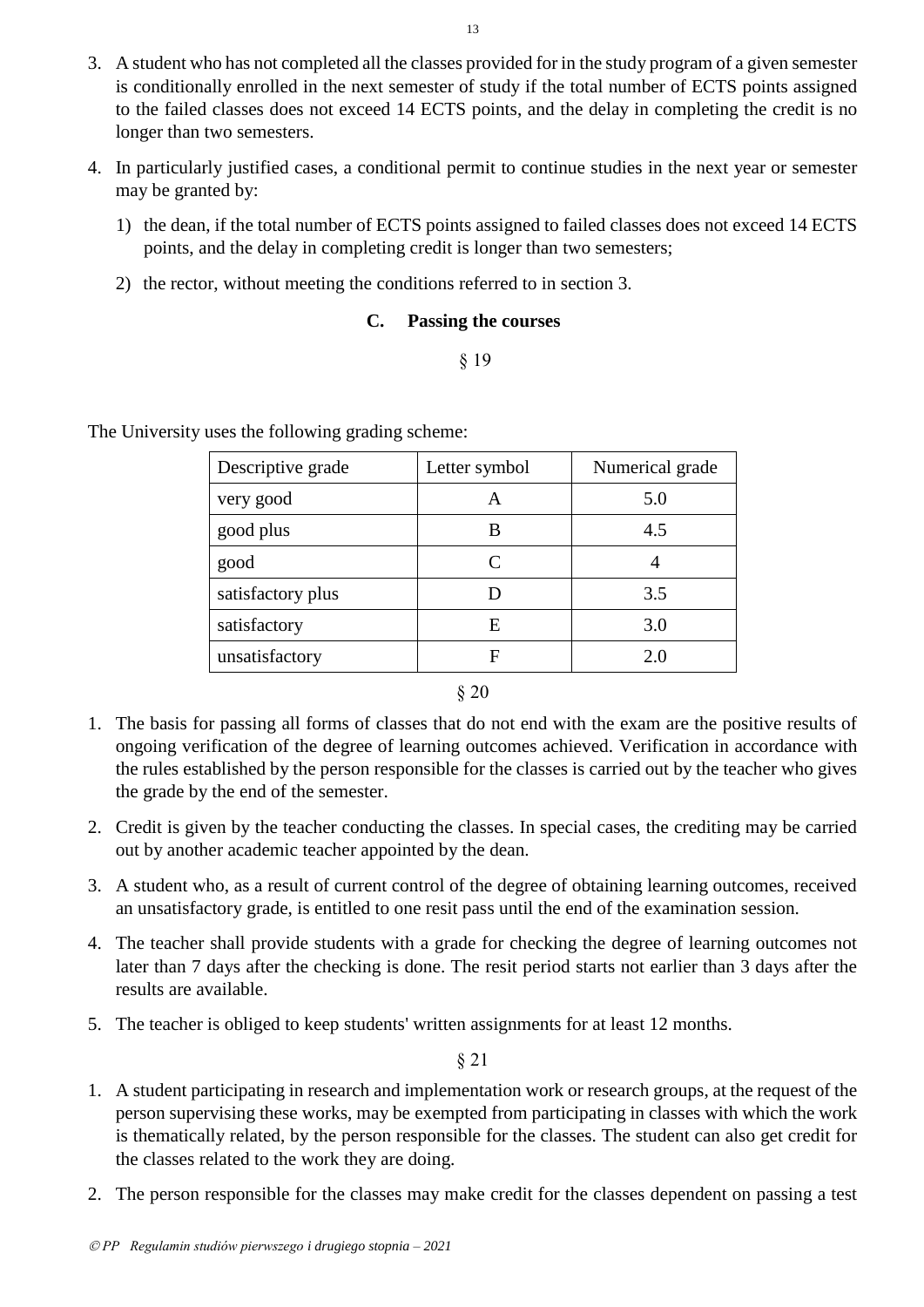that checks the knowledge of the material covered by the study program and goes beyond the research work done by the student.

## § 22

- 1. At the student's request submitted to the dean's office or ZCO, respectively, within 3 working days from the date of making the results of the retake test available, the head of the organizational unit conducting the classes orders - only in justified cases - a final attempt to pass the course before a faculty commission within the time limit set by him.
- 2. The reassessment is carried out by a commission composed of three persons conducting the classes, appointed by the head of the organizational unit conducting the classes. The chairman of the board should be the head of the organizational unit or a person designated by him or her. The commission, apart from the chairman and the teacher conducting the classes, should include a specialist in the discipline to which the field of study is assigned. In the application referred to in section1, the student may indicate an observer from among academic teachers or University students participating in his or her final attempt before a commission.
- 3. In the event when the reassessment by a commission applies to classes conducted by the head of the organizational unit conducting the classes, the decision on a reassessment by a commission is made by the dean.
- 4. The person who previously carried out the credit may not be the chairman of the commission.
- <span id="page-13-0"></span>5. The assessment by the commission is final.

## **D. Examinations**

- 1. The examination is a test of the degree to which a student achieves the learning outcomes specified in the curriculum.
- 2. The schedule of exams is established by the Dean in consultation with the teachers and student representatives.
- 3. The examination is conducted by the lecturer. In justified cases, with the consent of the Dean, the examination may be carried out by other persons .
- 4. The student has the right to take the exam twice, including a resit exam, from a given class in a given semester.
- 5. Unexcused student's failure to take the exam is tantamount to losing this deadline.
- 6. The student's absence from the exam does not result in an unsatisfactory grade, he/she receives an absent status.
- 7. Unexcused failure to take the resit exam or obtaining a negative grade in this exam will result in failing classes.
- 8. If the student justifies his / her absence within 7 days from the date of the examination, he / she has the right to an additional date. The additional date may not be later than two weeks after the beginning of the next semester. It extends the period up to which a conditional entry can be obtained.
- 9. The exam grade is made available to students by the teacher no later than 7 days from the date of the exam. The resit period starts not earlier than 3 days after the results are available.
- 10.The lecturer is required to keep written examination papers or sets of questions and oral examination reports for 12 months.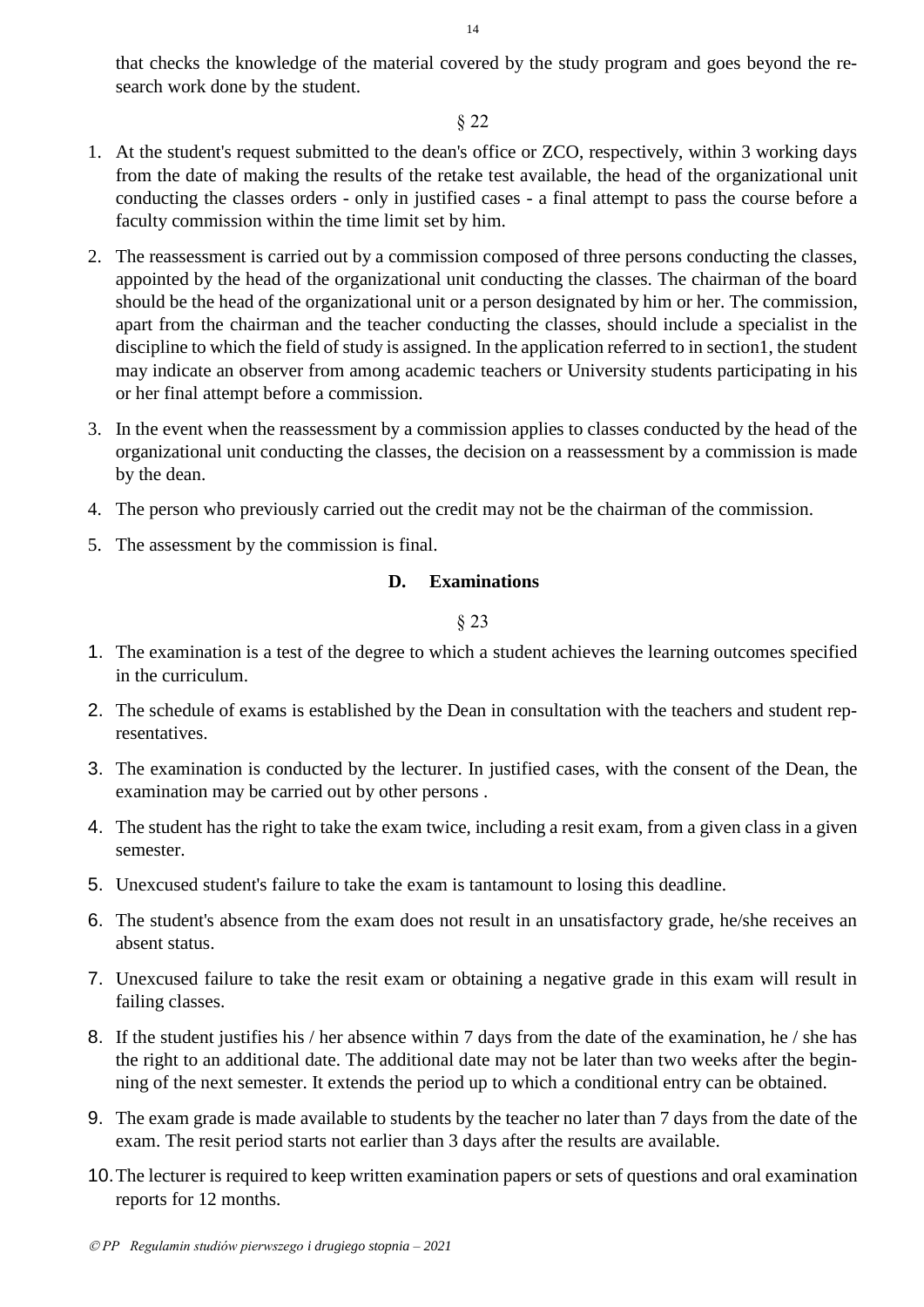11.Taking the exam is not conditional on passing other forms of classes.

## § 24

- 1. At the student's request submitted to the dean's office or ZCO, respectively, within 3 working days from the date of making the results of the re-sit examination available, the dean may order - only in justified cases - an examination before an examination commission on a date set by him / her.
- 2. The reassessment by a commission is chaired by the dean or a person appointed by him. The chairman of the commission may not be the person who previously examined the student.
- 3. The board, in addition to the chairman and examiner, should include at least one specialist in the discipline to which the field of study is assigned.
- 4. In the application referred to in section 1, the student may indicate an observer from among academic teachers or University students participating in his or her final examination before a commission.
- 5. The reassessment by a commission may take the an oral, written or written and oral form. The decision on this matter is made by the chairman of the commission.
- <span id="page-14-0"></span>6. The assessment by the commission is final.

#### **E. Internships**

§ 25

- 1. Vocational placements, hereinafter referred to as internships, are part of the study program and are subject to credit.
- <span id="page-14-1"></span>2. The method of organizing and crediting internships is specified in separate regulations.

#### **F. Sanctions**

- 1. The Rector removes the student from the list of students in the case of:
	- 1) failure to take up studies;
	- 2) resignation from studies;
	- 3) failure to submit a diploma thesis or take a diploma examination on time;
	- 4) punishment with disciplinary expulsion from the University.
	- 2. The rector may remove a student from the list of students in the event of:
	- 1) not attending compulsory classes;
	- 2) finding no progress in learning;
	- 3) failure to obtain credit for a semester within a specified period;
	- 4) non-payment of fees related to studies.
- 3. The rector states:
	- 1) not taking up studies if a student has not taken the oath within 1/3 of the semester from its beginning,
	- 2) no progress in learning pursuant to § 18 section 3 and § 20 section 1;
	- 3) not attending compulsory classes in the case of being absent in more than 30% of classes in the study plan;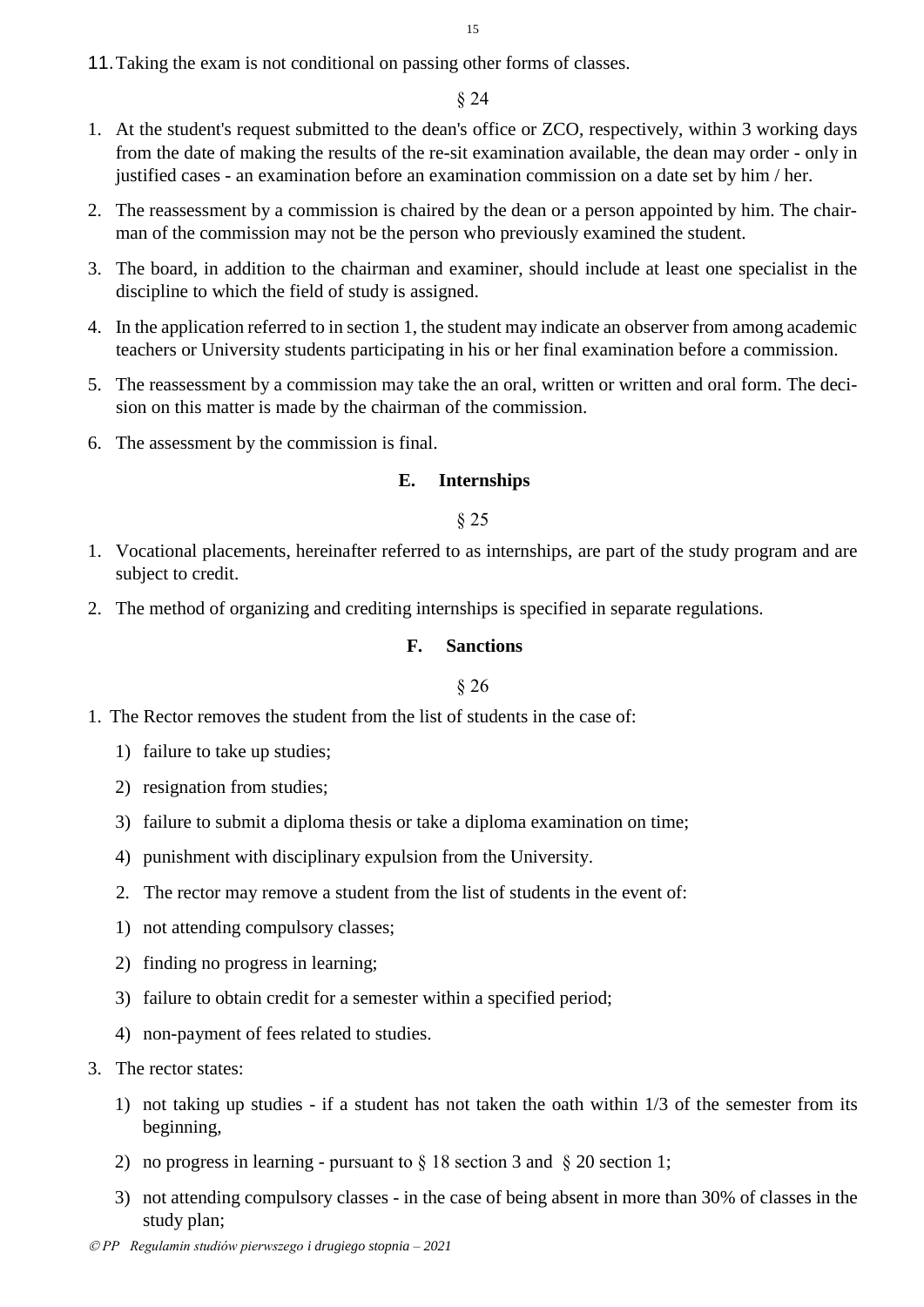<span id="page-15-0"></span>and makes the appropriate decisions.

### **G. Repetition of classes**

§ 27

- 1. The student may repeat the failed forms from individual classes.
- 2. The possibility of repeating a semester of study is excluded.
- <span id="page-15-1"></span>3. In justified cases, after obtaining the consent of the teacher conducting the classes, it is possible to supplement the arrears without participating in the classes.

## **H. Resumption of studies**

### § 28

- 1. Re-admission to studies of a person who has dropped out or has been removed from the list of students without having previously obtained credit for the first semester takes place according to general principles applicable to recruitment.
- 2. A student who has been struck off from the student list after completing at least the first semester may apply for resumption of studies.
- 3. The decision to resume studies is made by the Dean, taking into account the current study program, program differences, the time that has elapsed since being struck off the list of students, as well as the current course of studies that guarantees their completion.
- 4. In the event of negative premises referred to in section 3, the dean may order an examination. The result of the examination is the basis for a decision to resume studies.
- 5. Studies can be resumed at a semester which is not higher than the one following the semester passed before being removed from the list of students. The dean may oblige the student to compensate for program differences caused by the change of the study program.
- 6. A student, with the dean's consent, may resume studies in a different form than the one in which he studied before being struck off.
- 7. A student may apply to the dean, in writing, for the recognition of credits in classes (or their individual forms), from which they obtained a positive grade, provided that their learning outcomes have not changed. For this purpose, the student submits an application each time before the beginning of the semester for which the crediting applies.

## **III. LEAVE FROM CLASSES**

§ 29

- <span id="page-15-2"></span>1. In justified cases, the dean may, at the student's request, grant him / her leave of classes, hereinafter referred to as leave.
- 2. The period of leave should ensure continuity of education, which means that its end must coincide with the beginning of the semester for which the student was registered.
- 3. Leave is granted:
	- 1) to pregnant students for a period up to the day the child is born;
	- 2) to a student who is a parent for a period of up to 1 year;
	- 3) in other justified cases up to two semesters;

 *PP Regulamin studiów pierwszego i drugiego stopnia – 2021* except that if the end of the leave falls during the semester, the leave may be extended until the end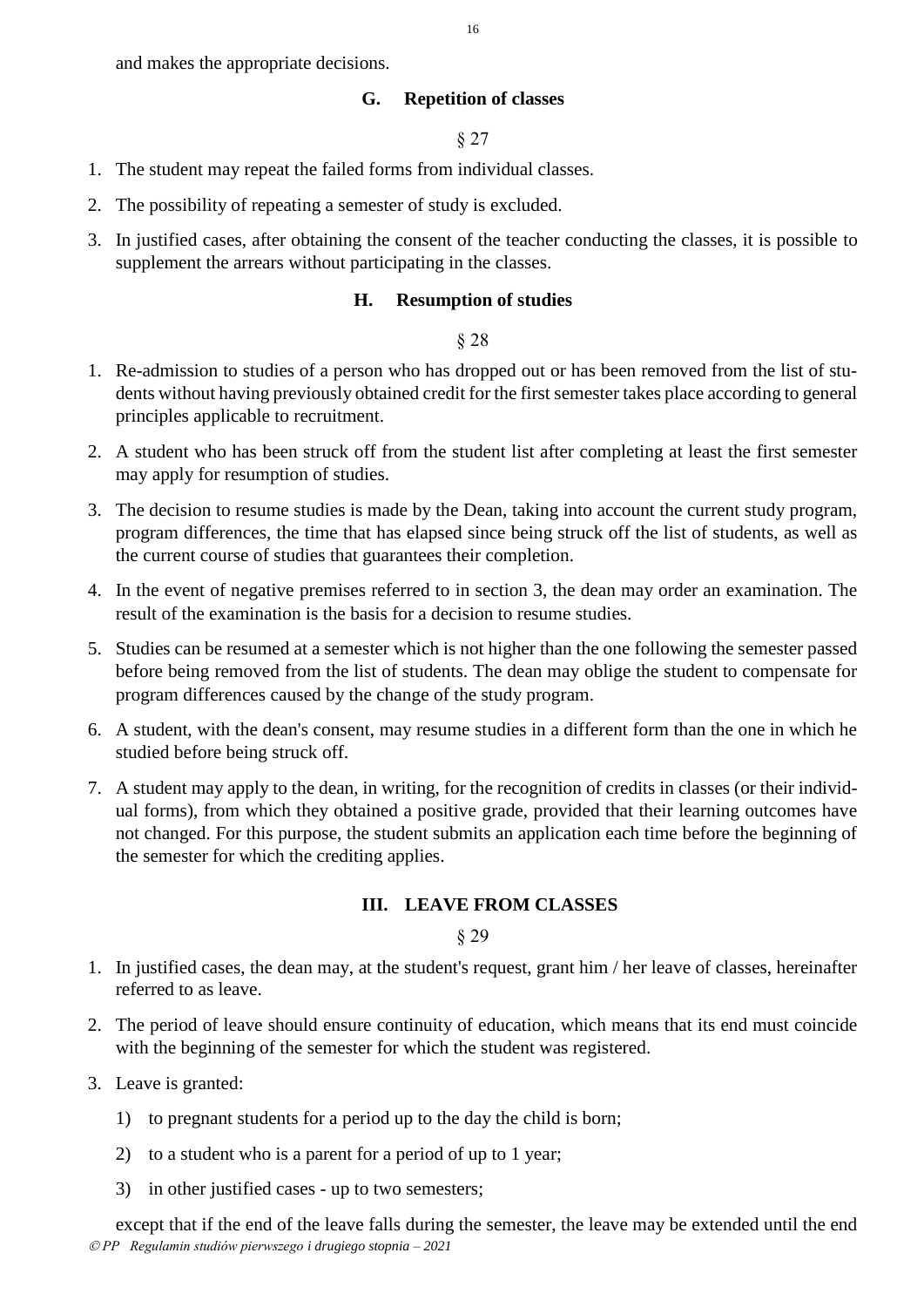of this semester.

- 4. A student who is a parent submits an application for leave within 1 year of the child's birth.
- 5. The student cannot get leave for the past period.
- 6. During the leave, the student retains the student's rights with the proviso that the right to benefits for University students in this period is governed by separate provisions.
- 7. A student on leave, with the dean's consent, may proceed to verify the achieved learning outcomes specified in the study program.
- 8. The condition for continuing education after a leave from classes is to notify the dean of readiness to take up studies. If necessary, the dean determines the program differences and deadlines for their completion.

# **IV. DIPLOMA THESIS**

## § 30

- <span id="page-16-0"></span>1. Preparation of a diploma thesis is required at all levels, forms and fields of study.
- 2. A diploma thesis is an independent study of a scientific, artistic or practical issue or a technical or artistic achievement, presenting the student's general knowledge and skills related to the studies in a given field, level and profile, as well as the ability to analyze and deduce independently.
- 3. The title of the diploma thesis is determined not later than before the student's registration for the last semester of studies. The diploma thesis card is issued until the end of the first month of the last semester. Its receipt is confirmed by a student.

## **A. Form of the diploma thesis**

- <span id="page-16-1"></span>4. The diploma thesis can be a written paper or a project work. Diploma theses covered by legally protected secret are implemented as project works.
- 5. The diploma thesis can be completed individually or in a team. If the thesis is performed as a team, the authorship of its individual parts or the contribution of individual co-authors must be indicated.
- 6. The completed diploma thesis is subject to copyright. The University has priority in publishing the student's thesis. If the University did not publish the diploma thesis within 6 months of its defense, the student who prepared it may publish it, unless it is part of a collective work.
- 7. The diploma thesis with accompanying computer software may be made available on the basis of an open license. This requires the consent of the authors of the thesis and the supervisor on the diploma thesis card referred to in section 3.
- 8. The diploma thesis is submitted in paper and electronic forms.

# **B. Uniform Anti-Plagiarism System**

- <span id="page-16-2"></span>9. Before the diploma examination, the diploma thesis is checked by the University using the Uniform Anti-Plagiarism System.
- 10. Successful submission of the diploma thesis is deemed to meet the following conditions:
	- 1) uploading the thesis to the university's repository of written diploma theses,
	- 2) submitting a declaration on the self-completion of the diploma thesis,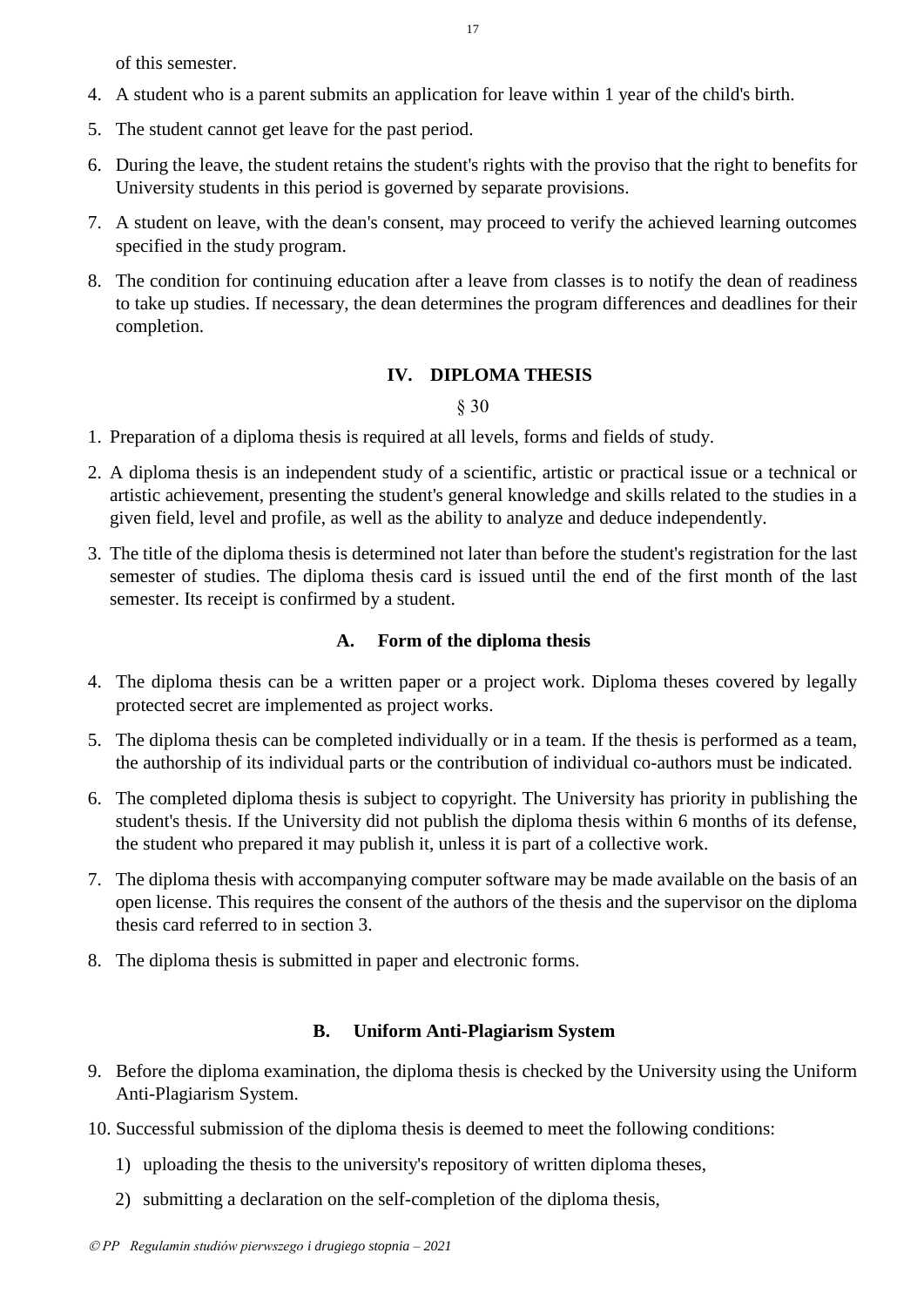3) approval of the work by the supervisor.

## **C. Deadline for submission of the diploma thesis**

<span id="page-17-0"></span>11. The student is required to meet the conditions for submitting the diploma thesis, specified in section 10, until:

| studies             | full-time    | part-time    |                           |
|---------------------|--------------|--------------|---------------------------|
| ending              | first-cycle  | second-cycle | first<br>and second cycle |
| winter semester     | January 31st | March 31st   | March 31st                |
| the summer semester | June 30th    | June 30th    | September 30th            |

- 12. At the request of the supervisor or student, the dean may postpone the deadline for submitting the diploma thesis by no more than 2 months, in the event of:
	- 1) student's long-term illness, confirmed by a certificate;
	- 2) inability to complete the diploma thesis within the applicable deadline for justified reasons.
- 13. A student who has not submitted his / her diploma thesis by the dates specified in sections11 and 12 or did not obtain the number of ECTS points provided for in the study program, shall be struck off from the list of students. Graduation is then possible on the terms set out in  $\S 28$  section5 and  $\S 35$ section 2.
- <span id="page-17-1"></span>14. After the defense, a written diploma thesis is entered by the University in an electronic form into the National Repository of Written Diploma Theses (ORPPD).

## **D. Supervisor and reviewer**

§ 31

- 1. The student performs the diploma thesis under the supervision of an academic teacher with the title of professor, postdoctoral degree or doctor, hereinafter referred to as the supervisor.
- 2. In the case of first-cycle studies, the dean may authorize a specialist who is not an academic teacher, who holds the professional title of magister (or equivalent) or a doctoral degree, to supervise the diploma thesis.
- 3. In the event of a prolonged absence of the supervisor, which could affect the delay in submitting the thesis by the student, the dean is obliged to appoint a person who will take over the duty to supervise the work.
- 4. The work is reviewed by the supervisor and at least one reviewer. Reviewers shall be subject to the provisions of sections 1 and 2 respectively. In the case of master's theses, when the supervisor is a doctor, the reviewer must be a person with the title of professor or the degree of habilitated doctor.
- 5. In the event of a negative opinion by a thesis reviewer, the dean, having consulted an additional reviewer, will determine whether a student will be allowed to take a diploma examination.
- <span id="page-17-3"></span><span id="page-17-2"></span>6. In the case of resumption of studies, referred to in  $\S 35$  section 2, with the consent of the supervisor, the diploma thesis undertaken before being struck off from the list of students may be continued.

## **V. DIPLOMA EXAMINATION**

## **A. Admission to the diploma examination**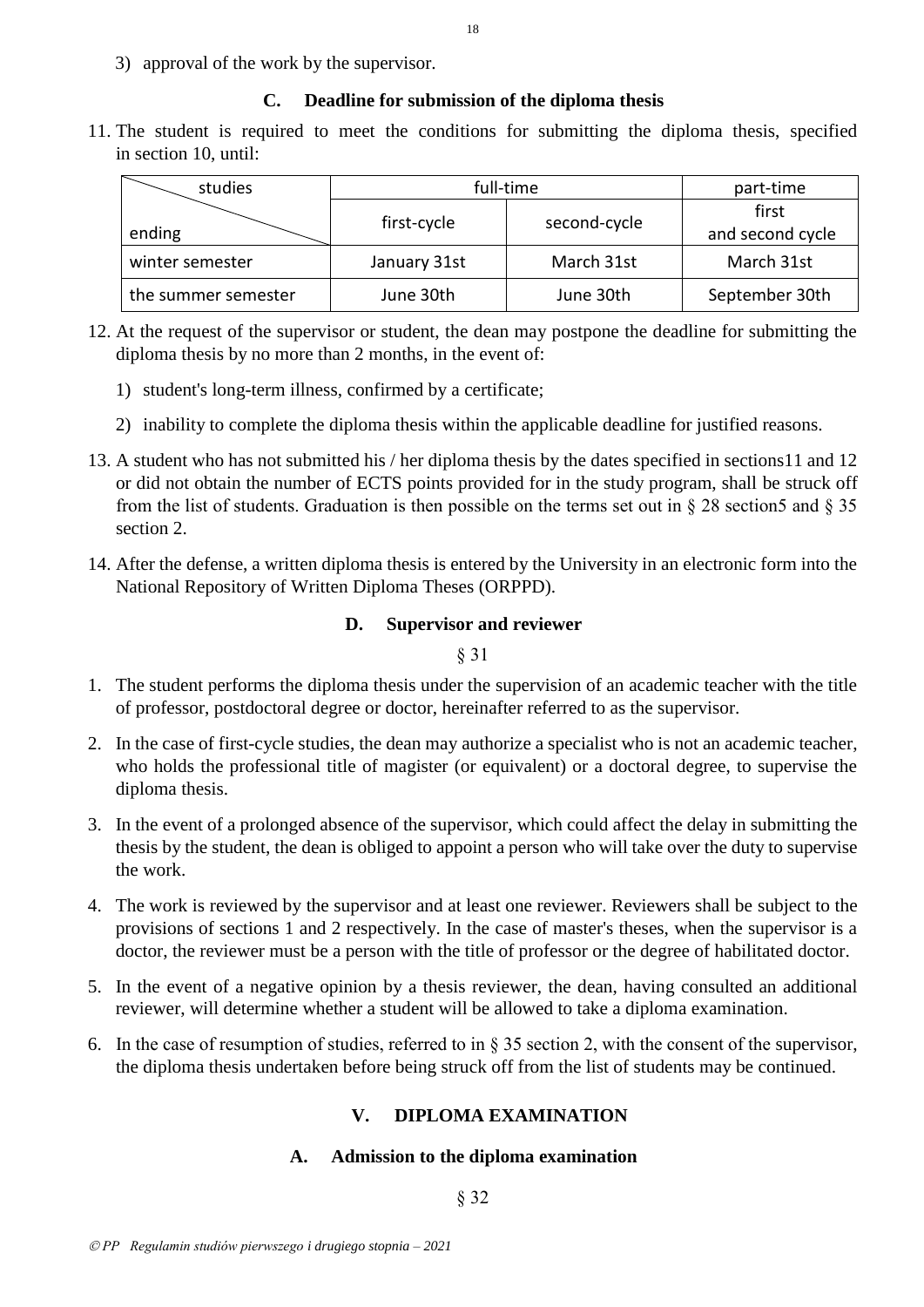- 1. Admission to the diploma examination is conditioned by:
	- 1) obtaining the number of ECTS points confirming the achievement of learning outcomes provided for in the study program as well as passing all required informative classes;
	- 2) submission of the diploma thesis referred to in § 30 section 2 and 6;
	- 3) the supervisor's positive opinion on the diploma thesis, taking into account the obligation referred to in § 30 section 9;
	- 4) positive opinion on the thesis of at least one reviewer;
	- 5) submitting a set of required documents to the dean's office or ISC before the planned date of defense.
- 2. The diploma examination takes place within the time limit set by the dean, no later than 3 months from the day specified in  $\S 31$  section 11; in the case of postponing the submission of the thesis referred to in § 30 section 12, the exam should take place within a month of submitting the thesis.

## **B. Diploma Examination Board**

- <span id="page-18-0"></span>3. The diploma examination takes place in front of a board appointed by the dean, which consists of at least three persons: chairman, supervisor, and reviewer, with the proviso that the examination board must include at least one academic teacher with the title of professor or the degree of habilitated doctor.
- 4. The examination board is chaired by the dean, vice-dean, professor, university professor, or habilitated doctor employed at the University.
- 5. In the case of first-cycle studies, the dean may authorize the academic teacher with a doctoral degree to act as chairman of the examination board.

## **C. Organization of the diploma examination**

- <span id="page-18-1"></span>6. The diploma examination is an oral examination, however, with the dean's consent it may contain a written part.
- 7. Before the beginning of the final semester, the dean announces the list of issues which are obligatory at the diploma examination.
- 8. At the request of the student or the thesis supervisor, the diploma examination may be an open examination. The decision on the open nature of the examination is made by the chairman of the diploma examination board, who at the same time determines the scope and conditions for the audience's participation in this examination.

§ 33

- 1. The diploma examination board determines the grade for the diploma thesis, taking into account the opinions of the supervisor and reviewer.
- 2. When determining the grade for the diploma thesis, the grading scheme specified in § 19 shall be used.

- 1. The diploma examination consists of the defense of the diploma thesis and answers to at least 3 questions from the list of issues referred to in § 32 section7.
- 2. When assessing the defense of the diploma thesis and answers to the questions, the scale specified in § 19 is used.
- 3. The grade for the diploma examination is the arithmetic mean 2 (rounded off to two decimal places)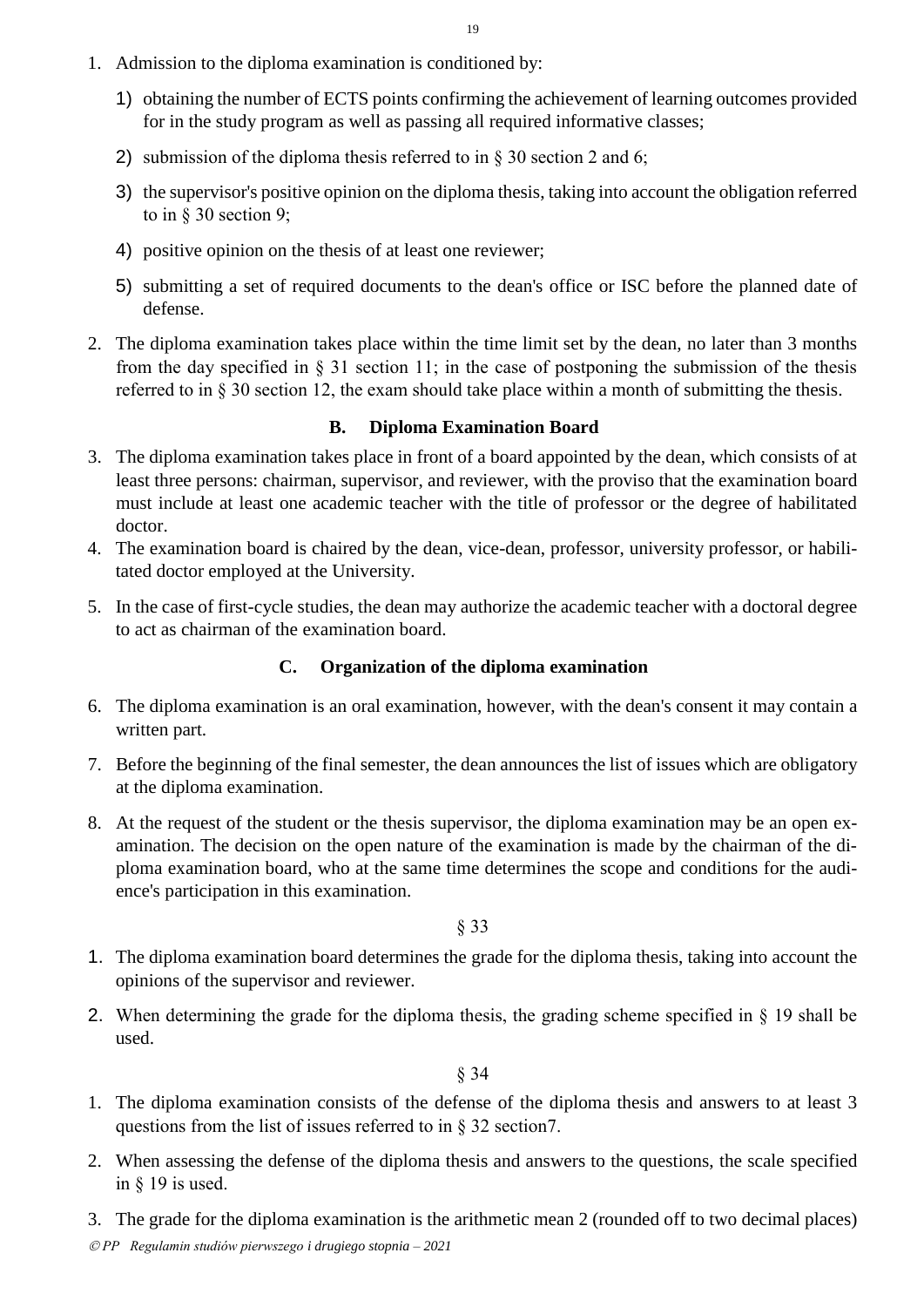2of the grade for the defense of the diploma thesis and the partial grades obtained for answering all the questions asked

4. A diploma examination is considered passed if the grade for the diploma thesis defense and most of the other partial grades are positive.

| Scope of the re-<br>sult | Descriptive grade | Letter symbol | Numerical grade |
|--------------------------|-------------------|---------------|-----------------|
| $4.76 - 5.00$            | very good         | A             |                 |
| $4.26 - 4.75$            | good plus         | В             | 4.5             |
| $3.76 - 4.25$            | good              | C             | 4               |
| $3.26 - 3.75$            | satisfactory plus |               | 3.5             |
| up to $3.25$             | satisfactory      | E             |                 |

5. Descriptive grade for the diploma examination passed with a positive result is determined as follows:

6. In the case of the diploma examination with a negative result, the student receives an unsatisfactory grade (F) 2.0. and fails the exam.

§ 35

- 1. To the student who will justify not taking the diploma exam or obtain a negative grade from this exam, the dean shall set a second date. This examination may take place no later than three months after the date of the first examination.
- 2. A person who does not submit the diploma thesis by the deadline or does not justify not taking the diploma examination, may resume studies in the last semester and complete them on the terms set out by the dean.

## **D. Completion of studies**

- <span id="page-19-0"></span>1. A course of study is completed when the student earns a positive result on the diploma examination.
- 2. The graduate receives a diploma of completion of studies in a given field and profile together with a diploma supplement and their duplicates.
- 3. The average of grades from the course of studies is a weighted average. The grade from the classes is assigned a weight equal to the number of ECTS points assigned to the given class:

$$
Srednia ocen = \frac{\sum (ocena z zajęć \times punkty)}{\sum punkty}
$$

- 4. Grade from the classes (or part of it, in accordance with § 17 section 2 point 2) is the arithmetic mean of all grades in each form of classes.
- 5. The final study result is determined by the diploma examination board and calculated with two decimal places based on the sum of:
	- 1) 0.6 of weighted average of grades from the whole study period
	- 2) 0.2 of a diploma thesis grade;
	- 3) 0.2 of diploma examination grade;
- 6. The descriptive grade of the final result of the studies is determined as follows: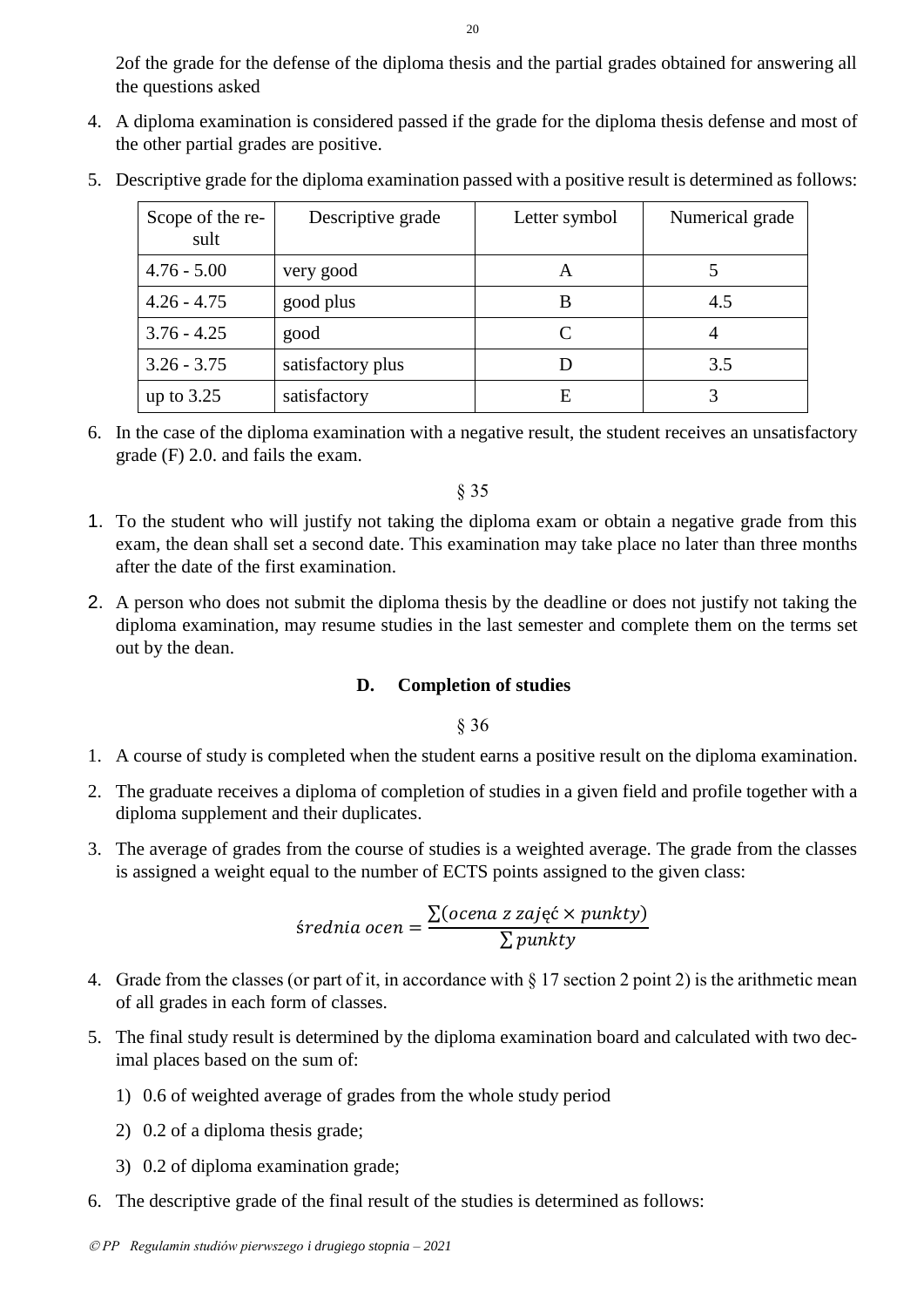| Scope of the result | Descriptive grade          | Letter symbol |
|---------------------|----------------------------|---------------|
| $4.76 - 5.00$       | very good with distinction | $A+$          |
| $4.51 - 4.75$       | very good                  | A             |
| $4.21 - 4.50$       | good plus                  | B             |
| $3.81 - 4.20$       | good                       | C             |
| $3.41 - 3.80$       | satisfactory plus          |               |
| up to $3.40$        | satisfactory               | E             |

- 7. The numerical and descriptive grades of the diploma thesis, diploma examination and the final result of studies shall be entered in the protocol of the diploma examination.
- 8. The descriptive grade of the final result of studies is entered in the diploma.

§ 37

<span id="page-20-0"></span>The rules and procedure for the organization of studies conducted jointly with other universities, including foreign ones, and the rules for issuing a graduation diploma are specified in agreements with these universities.

#### **VI. AWARDS AND DISTINCTIONS**

#### § 38

Students with outstanding academic performance, sports achievements, cultural or organizational activity for the benefit of the University may be awarded prizes and distinctions.

## § 39

<span id="page-20-1"></span>Graduates who stand out during their studies may be awarded the medal "Outstanding Graduate of Poznan University of Technology". The rules for awarding the medal are specified in separate regulations.

## **VII. PENALTIES**

§ 40

- 1. The student is subject to disciplinary liability for violation of the regulations in force at the University and for an act that violates the student's dignity, on the terms set out in the provisions of the Act.
- <span id="page-20-2"></span>2. Disciplinary penalties are admonition, reprimand, reprimand with warning, suspension in certain rights of a student for up to 1 year, expulsion from the University.

#### **VIII. FINAL PROVISIONS**

- 1. The rector is the appellate instance against the dean's decisions in all matters covered by the Regulations, except for matters stipulated in the Act.
- 2. The appeal should be submitted in writing, through the dean, within 14 days of obtaining information on the decision issued.
- 3. The rector's decision in the appeal proceedings is final.
- 4. The rector decides on matters relating to the rules and procedures for studying, not provided for in the Regulations. Rector's decisions are final.

*PP Regulamin studiów pierwszego i drugiego stopnia – 2021*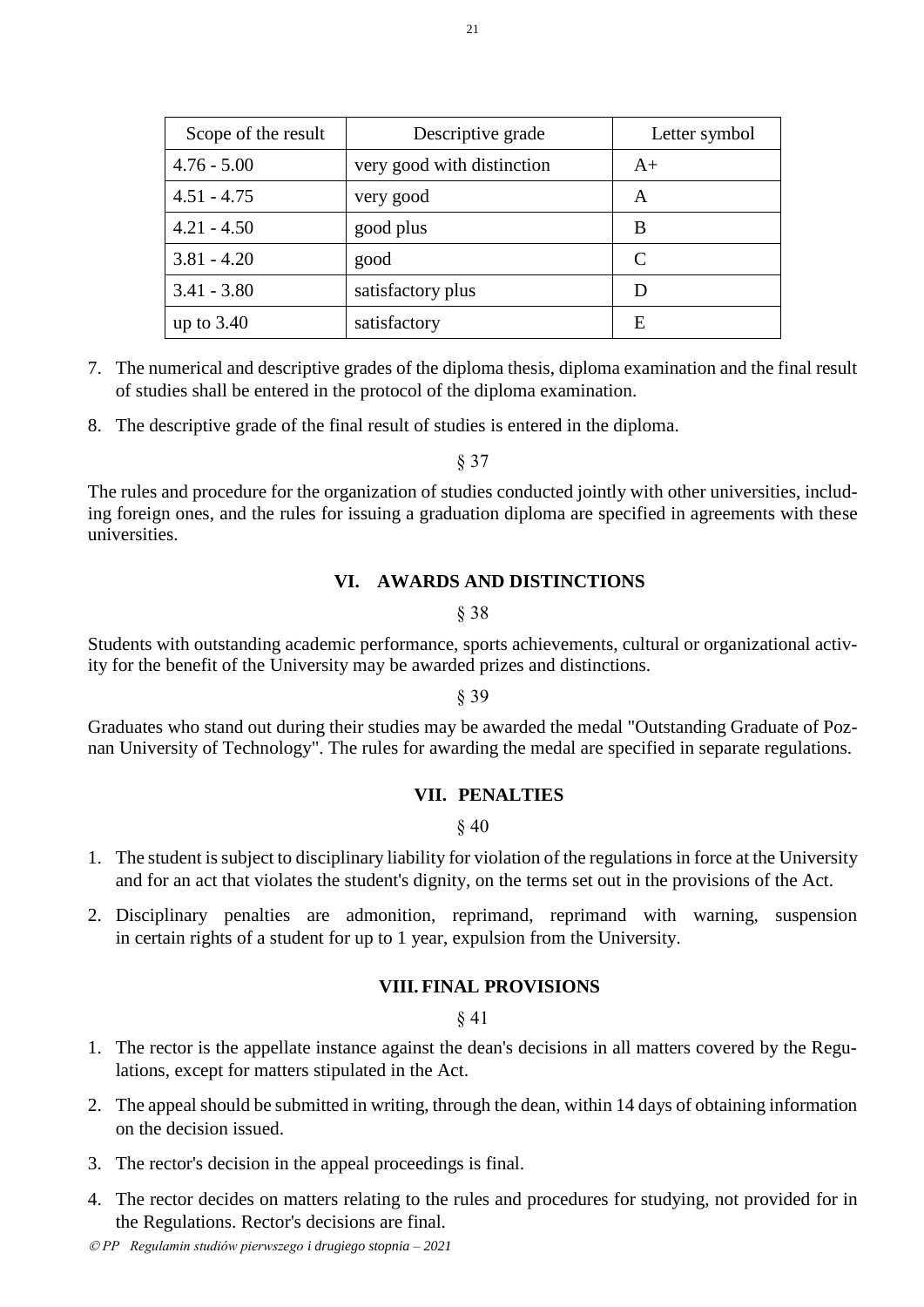§ 42 The regulations come into force from the academic year 2021/2022.